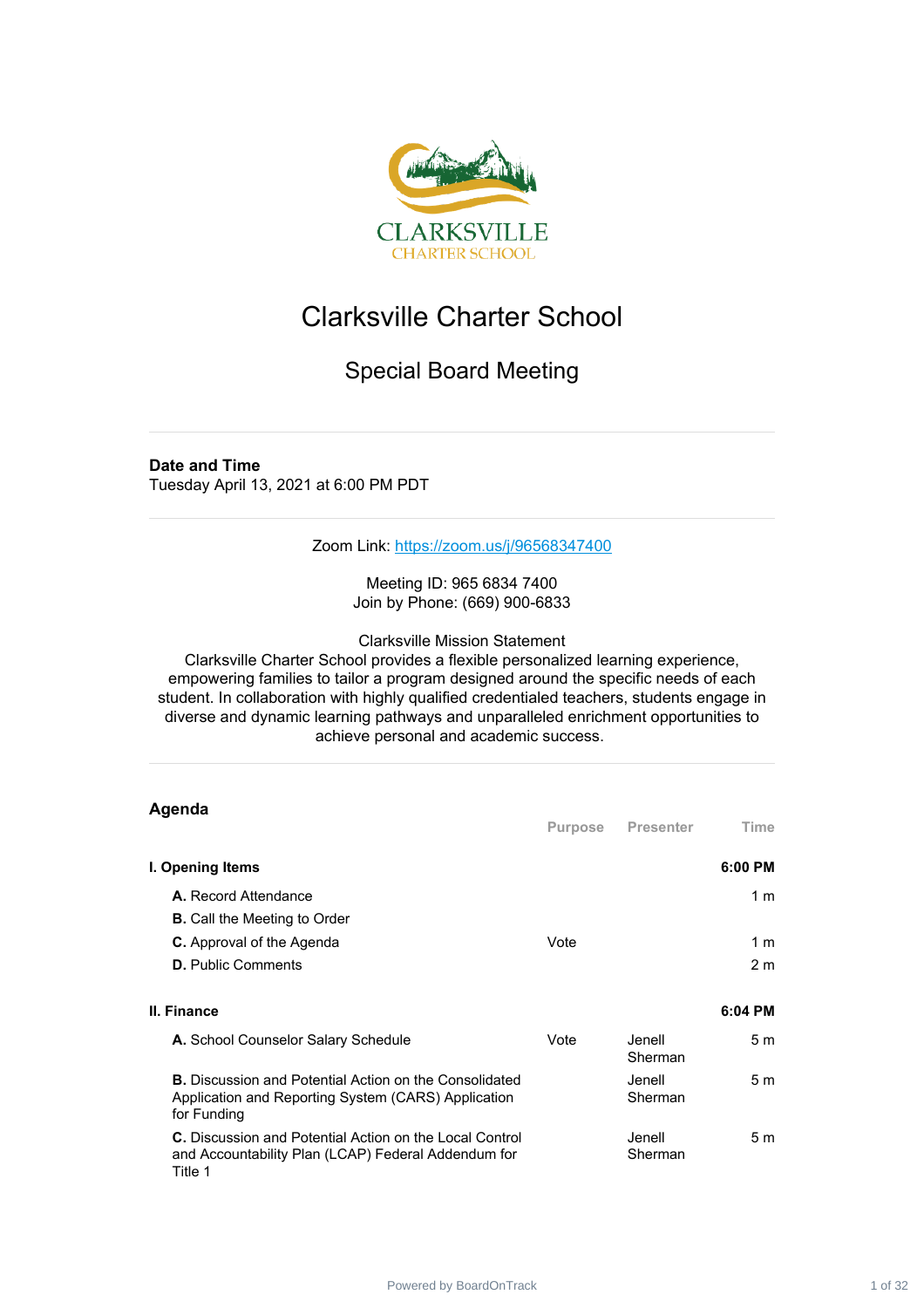| Clarksville Charter School - Special Board Meeting - Agenda - Tuesday April 13, 2021 at 6:00 PM |                                                            |                                                                                 |                                                                                                                                                                                                                                                                                                                                                                                                                                                                                                                                                                                                                                                                                                                                                                                                                                                                                                                                                                                                                                                                                                                                                                                                                                                                                                                                                                                                                                                                                                                                                                                                           |
|-------------------------------------------------------------------------------------------------|------------------------------------------------------------|---------------------------------------------------------------------------------|-----------------------------------------------------------------------------------------------------------------------------------------------------------------------------------------------------------------------------------------------------------------------------------------------------------------------------------------------------------------------------------------------------------------------------------------------------------------------------------------------------------------------------------------------------------------------------------------------------------------------------------------------------------------------------------------------------------------------------------------------------------------------------------------------------------------------------------------------------------------------------------------------------------------------------------------------------------------------------------------------------------------------------------------------------------------------------------------------------------------------------------------------------------------------------------------------------------------------------------------------------------------------------------------------------------------------------------------------------------------------------------------------------------------------------------------------------------------------------------------------------------------------------------------------------------------------------------------------------------|
| Purpose<br><b>Discuss</b>                                                                       | <b>Presenter</b><br>Jenell<br>Sherman<br>Jenell<br>Sherman | Time<br>5 <sub>m</sub><br>5 <sub>m</sub><br>6:29 PM<br>2 <sub>m</sub>           |                                                                                                                                                                                                                                                                                                                                                                                                                                                                                                                                                                                                                                                                                                                                                                                                                                                                                                                                                                                                                                                                                                                                                                                                                                                                                                                                                                                                                                                                                                                                                                                                           |
| <b>FYI</b>                                                                                      |                                                            | 1 <sub>m</sub>                                                                  |                                                                                                                                                                                                                                                                                                                                                                                                                                                                                                                                                                                                                                                                                                                                                                                                                                                                                                                                                                                                                                                                                                                                                                                                                                                                                                                                                                                                                                                                                                                                                                                                           |
| Vote                                                                                            |                                                            |                                                                                 |                                                                                                                                                                                                                                                                                                                                                                                                                                                                                                                                                                                                                                                                                                                                                                                                                                                                                                                                                                                                                                                                                                                                                                                                                                                                                                                                                                                                                                                                                                                                                                                                           |
|                                                                                                 |                                                            |                                                                                 |                                                                                                                                                                                                                                                                                                                                                                                                                                                                                                                                                                                                                                                                                                                                                                                                                                                                                                                                                                                                                                                                                                                                                                                                                                                                                                                                                                                                                                                                                                                                                                                                           |
|                                                                                                 |                                                            |                                                                                 |                                                                                                                                                                                                                                                                                                                                                                                                                                                                                                                                                                                                                                                                                                                                                                                                                                                                                                                                                                                                                                                                                                                                                                                                                                                                                                                                                                                                                                                                                                                                                                                                           |
|                                                                                                 |                                                            |                                                                                 |                                                                                                                                                                                                                                                                                                                                                                                                                                                                                                                                                                                                                                                                                                                                                                                                                                                                                                                                                                                                                                                                                                                                                                                                                                                                                                                                                                                                                                                                                                                                                                                                           |
|                                                                                                 |                                                            |                                                                                 |                                                                                                                                                                                                                                                                                                                                                                                                                                                                                                                                                                                                                                                                                                                                                                                                                                                                                                                                                                                                                                                                                                                                                                                                                                                                                                                                                                                                                                                                                                                                                                                                           |
|                                                                                                 |                                                            |                                                                                 |                                                                                                                                                                                                                                                                                                                                                                                                                                                                                                                                                                                                                                                                                                                                                                                                                                                                                                                                                                                                                                                                                                                                                                                                                                                                                                                                                                                                                                                                                                                                                                                                           |
|                                                                                                 |                                                            |                                                                                 |                                                                                                                                                                                                                                                                                                                                                                                                                                                                                                                                                                                                                                                                                                                                                                                                                                                                                                                                                                                                                                                                                                                                                                                                                                                                                                                                                                                                                                                                                                                                                                                                           |
|                                                                                                 |                                                            |                                                                                 |                                                                                                                                                                                                                                                                                                                                                                                                                                                                                                                                                                                                                                                                                                                                                                                                                                                                                                                                                                                                                                                                                                                                                                                                                                                                                                                                                                                                                                                                                                                                                                                                           |
|                                                                                                 |                                                            |                                                                                 |                                                                                                                                                                                                                                                                                                                                                                                                                                                                                                                                                                                                                                                                                                                                                                                                                                                                                                                                                                                                                                                                                                                                                                                                                                                                                                                                                                                                                                                                                                                                                                                                           |
| Powered by BoardOnTrack                                                                         |                                                            |                                                                                 | 2 of 32                                                                                                                                                                                                                                                                                                                                                                                                                                                                                                                                                                                                                                                                                                                                                                                                                                                                                                                                                                                                                                                                                                                                                                                                                                                                                                                                                                                                                                                                                                                                                                                                   |
|                                                                                                 |                                                            | § 54954.2; Americans with Disabilities Act of 1990, § 202 (42 U.S.C. § 12132)). | Public Comment Rules: Members of the public may address the Board on agenda or<br>non-agenda items through the teleconference platform, Zoom. Zoom does not require the<br>members of the public to have an account or login. Please either utilize the chat option<br>to communicate to the administrative team of your desire to address the Board or simply<br>communicate orally your desire to address the Board when the Board asks for public<br>comments. Speakers may be called in the order requests are received. Comments are<br>limited to 2 minutes each, with no more than 15 minutes per single topic. If a member of<br>the public utilizes a translator to address the Board, those individuals are allotted 4 minutes<br>each. If the Board utilizes simultaneous translation equipment in a manner that allows the<br>Board to hear the translated public testimony simultaneously, those individuals are allotted<br>2 minutes each. By law, the Board is allowed to take action only on items on the agenda.<br>The Board may, at its discretion, refer a matter to school staff or calendar the issue for<br>Note: The Governing Board encourages those with disabilities to participate fully in the<br>public meeting process. If you need a disability-related modification or accommodation,<br>including auxiliary aids or services, to participate in the public meeting, please contact the<br>Governing Board Office at (562) 584-0427 at least 48 hours before the scheduled board<br>meeting so every reasonable effort can be made to accommodate you. (Government Code |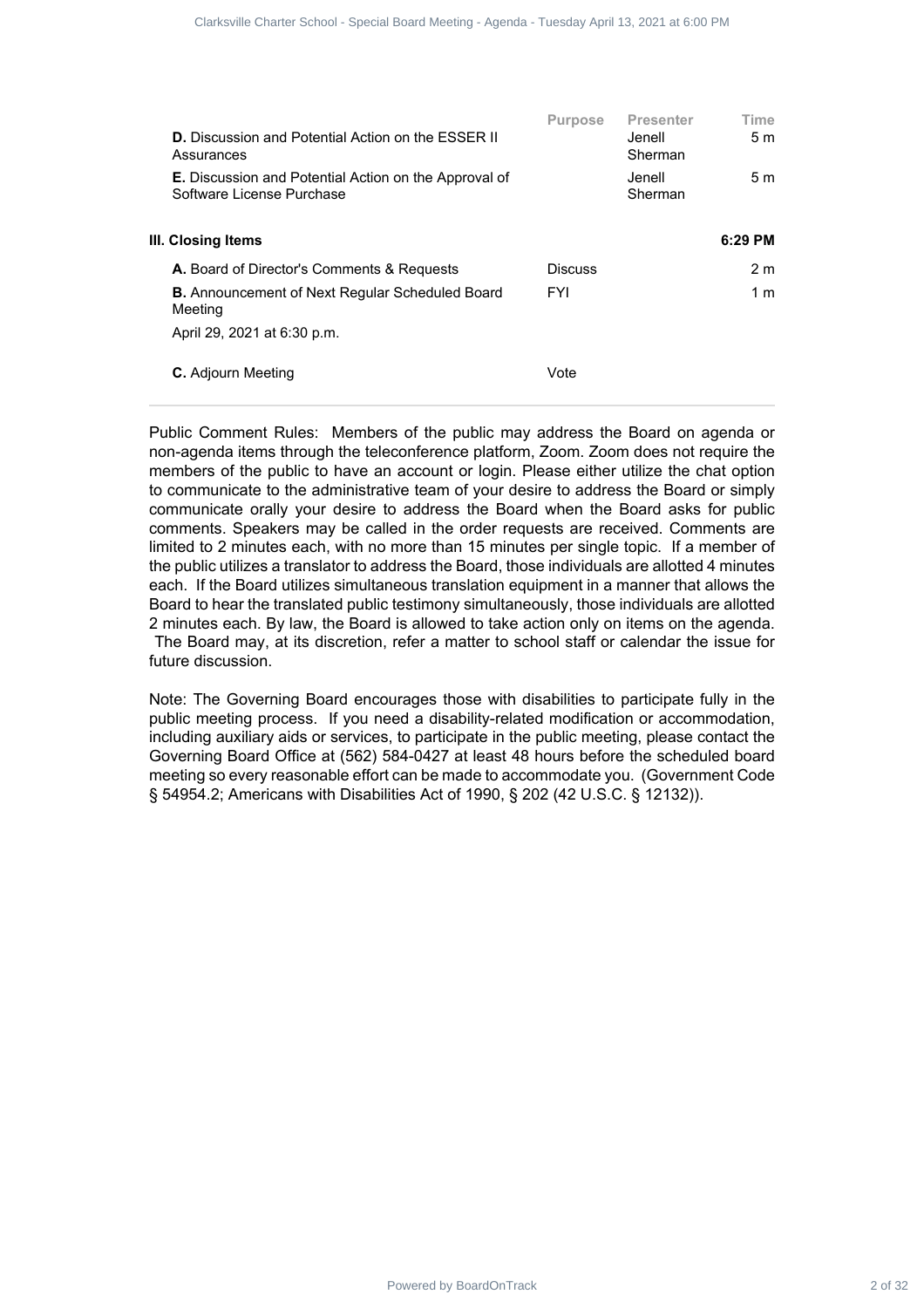# Cover Sheet

# School Counselor Salary Schedule

|                                                                                   | Clarksville Charter School - Special Board Meeting - Agenda - Tuesday April 13, 2021 at 6:00 PM                   |         |
|-----------------------------------------------------------------------------------|-------------------------------------------------------------------------------------------------------------------|---------|
|                                                                                   |                                                                                                                   |         |
|                                                                                   | <b>Cover Sheet</b>                                                                                                |         |
|                                                                                   | <b>School Counselor Salary Schedule</b>                                                                           |         |
| Section:<br>Item:<br><b>Purpose:</b><br>Submitted by:<br><b>Related Material:</b> | II. Finance<br>A. School Counselor Salary Schedule<br>Vote<br>Salary Schedules_21_22_CV - 21_22 C-Leadership .pdf |         |
| <b>BACKGROUND:</b>                                                                | Update to high school counselor days from 207 to 200. Better aligned with schools.                                |         |
|                                                                                   |                                                                                                                   |         |
|                                                                                   |                                                                                                                   |         |
|                                                                                   |                                                                                                                   |         |
|                                                                                   |                                                                                                                   |         |
|                                                                                   |                                                                                                                   |         |
|                                                                                   |                                                                                                                   |         |
|                                                                                   |                                                                                                                   |         |
|                                                                                   |                                                                                                                   |         |
|                                                                                   |                                                                                                                   |         |
|                                                                                   |                                                                                                                   |         |
|                                                                                   |                                                                                                                   |         |
|                                                                                   |                                                                                                                   |         |
|                                                                                   |                                                                                                                   |         |
|                                                                                   |                                                                                                                   |         |
|                                                                                   | Powered by BoardOnTrack                                                                                           | 3 of 32 |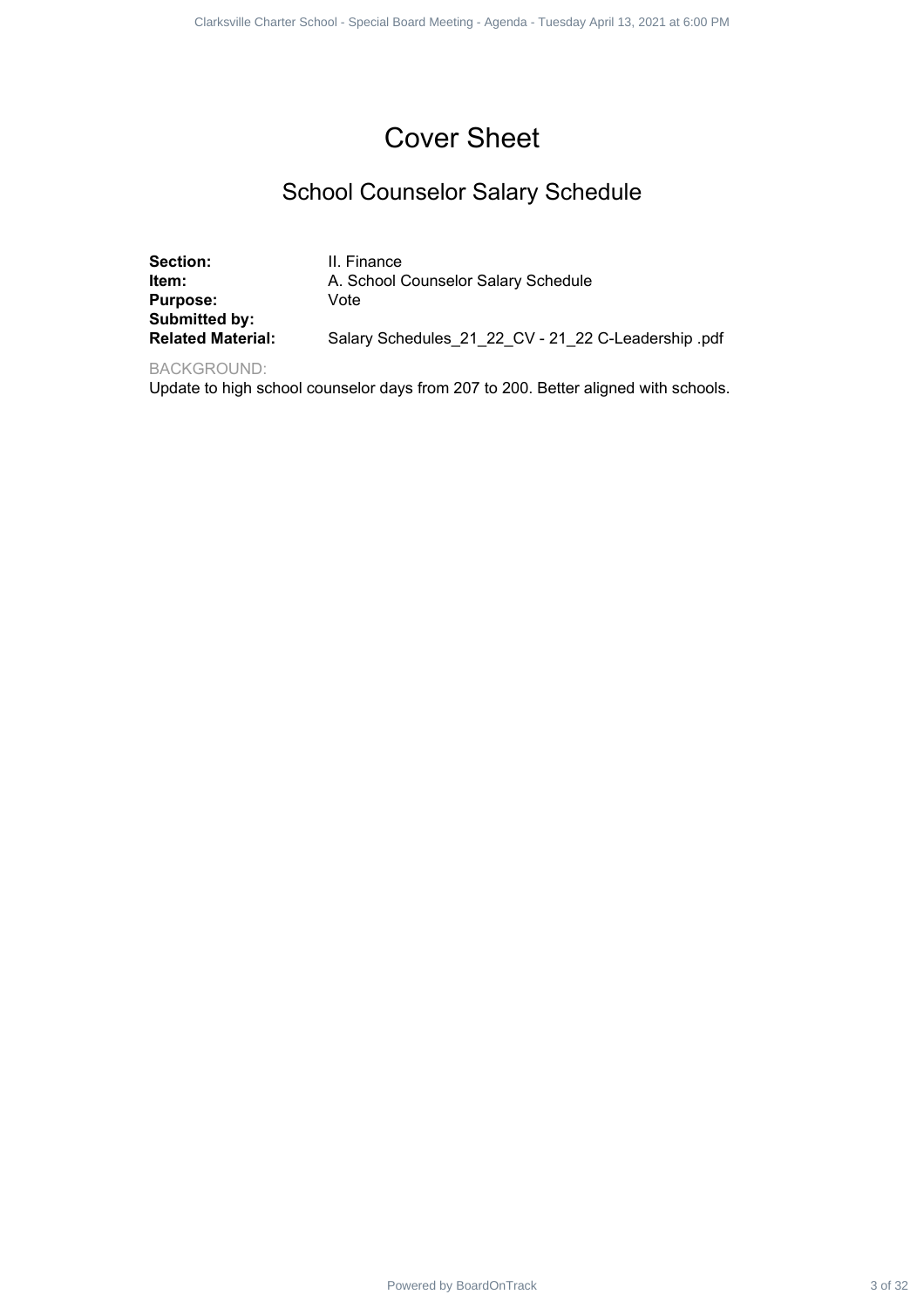#### Clarksville Charter School Leadership Salary Schedule Schedule C Pay Scale Level\*

|                         |                                                    |                                                                                                                                                                                                 | Clarksville Charter School<br>Leadership Salary Schedule<br>Schedule C<br>Pay Scale Level* |                                                                                                                                                                                                                  |                                             |         |
|-------------------------|----------------------------------------------------|-------------------------------------------------------------------------------------------------------------------------------------------------------------------------------------------------|--------------------------------------------------------------------------------------------|------------------------------------------------------------------------------------------------------------------------------------------------------------------------------------------------------------------|---------------------------------------------|---------|
|                         | <b>Educational Services</b><br>Coordinator         | Coordinator I***                                                                                                                                                                                | <b>Coordinator II***</b>                                                                   | <b>High School Counselor</b>                                                                                                                                                                                     | <b>School Counselor/ SST</b><br>Coordinator |         |
|                         | 215 Days**                                         | 207 Days**                                                                                                                                                                                      | 200 Days**                                                                                 | 200 Days**                                                                                                                                                                                                       | 195 Days**                                  |         |
| <b>Steps</b>            | <b>Annual</b>                                      | <b>Annual</b>                                                                                                                                                                                   | <b>Annual</b>                                                                              | <b>Annual</b>                                                                                                                                                                                                    | <b>Annual</b>                               |         |
| $\mathbf{1}$            | \$91,000                                           | \$81,000                                                                                                                                                                                        | \$78,000                                                                                   | \$70,000                                                                                                                                                                                                         | \$63,000                                    |         |
| 2 <sup>1</sup>          | \$93,000                                           | \$83,000                                                                                                                                                                                        | \$80,000                                                                                   | \$72,000                                                                                                                                                                                                         | \$65,000                                    |         |
| $\mathbf{3}$            | \$95,000                                           | \$85,000                                                                                                                                                                                        | \$82,000                                                                                   | \$74,000                                                                                                                                                                                                         | \$67,000                                    |         |
| $\overline{\mathbf{4}}$ | \$97,000                                           | \$87,000                                                                                                                                                                                        | \$84,000                                                                                   | \$76,000                                                                                                                                                                                                         | \$69,000                                    |         |
| 5                       | \$99,000                                           | \$89,000                                                                                                                                                                                        | \$86,000                                                                                   | \$78,000                                                                                                                                                                                                         | \$71,000                                    |         |
| $6\phantom{1}$          | \$101,000                                          | \$91,000                                                                                                                                                                                        | \$88,000                                                                                   | \$80,000                                                                                                                                                                                                         | \$73,000                                    |         |
| $\overline{7}$          | \$103,000                                          | \$93,000                                                                                                                                                                                        | \$90,000                                                                                   | \$82,000                                                                                                                                                                                                         | \$75,000                                    |         |
| $\bf{8}$                | \$105,000                                          | \$95,000                                                                                                                                                                                        | \$92,000                                                                                   | \$84,000                                                                                                                                                                                                         | \$77,000                                    |         |
| 9                       | \$107,000                                          | \$97,000                                                                                                                                                                                        | \$94,000                                                                                   | \$86,000                                                                                                                                                                                                         | \$79,000                                    |         |
| 10                      | \$109,000                                          | \$99,000                                                                                                                                                                                        | \$96,000                                                                                   | \$88,000                                                                                                                                                                                                         | \$81,000                                    |         |
| 11                      | \$111,000                                          | \$101,000                                                                                                                                                                                       | \$98,000                                                                                   | \$90,000                                                                                                                                                                                                         | \$83,000                                    |         |
| 12                      | \$113,000                                          | \$103,000                                                                                                                                                                                       | \$100,000                                                                                  | \$92,000                                                                                                                                                                                                         | \$85,000                                    |         |
| 13<br>14                | \$115,000<br>\$117,000                             | \$105,000<br>\$107,000                                                                                                                                                                          | \$102,000<br>\$104,000                                                                     | \$94,000<br>\$96,000                                                                                                                                                                                             | \$87,000<br>\$89,000                        |         |
| 15                      | \$119,000                                          | \$109,000                                                                                                                                                                                       | \$106,000                                                                                  | \$98,000                                                                                                                                                                                                         | \$91,000                                    |         |
|                         |                                                    |                                                                                                                                                                                                 |                                                                                            |                                                                                                                                                                                                                  |                                             |         |
|                         |                                                    | <b>Educational Stipends</b>                                                                                                                                                                     |                                                                                            |                                                                                                                                                                                                                  |                                             |         |
| Masters Degree          |                                                    |                                                                                                                                                                                                 | \$500                                                                                      |                                                                                                                                                                                                                  |                                             |         |
|                         | Doctorate Degree (conferred, transcripts required) |                                                                                                                                                                                                 | \$5,000                                                                                    |                                                                                                                                                                                                                  |                                             |         |
|                         |                                                    | Only one educational stipend will be paid per employee. The higher of the qualified stipends will be paid. All educational stipends require proof                                               |                                                                                            |                                                                                                                                                                                                                  |                                             |         |
|                         |                                                    | *Travel is a requirment of the School Psychologist position, travel will be reimbursed based on the reimbursement policy                                                                        |                                                                                            |                                                                                                                                                                                                                  |                                             |         |
|                         |                                                    |                                                                                                                                                                                                 |                                                                                            | **Annual salary is based on the minimum number of work days. The work days listed for each position is a minimum number of work days, and team members may need to work additional days beyond the work calendar |                                             |         |
|                         |                                                    | ***Please refer to the job description for the minimum number of rostered students and/or classes to be taught. With approval of their Director these positions can support additional students |                                                                                            |                                                                                                                                                                                                                  |                                             |         |
|                         |                                                    | Annual salary advancements for longevity are not guaranteed and are subject to the school's operational needs and/or budget approved by the School Board                                        |                                                                                            |                                                                                                                                                                                                                  |                                             |         |
|                         |                                                    |                                                                                                                                                                                                 |                                                                                            |                                                                                                                                                                                                                  |                                             |         |
|                         |                                                    |                                                                                                                                                                                                 |                                                                                            |                                                                                                                                                                                                                  |                                             |         |
|                         |                                                    |                                                                                                                                                                                                 |                                                                                            |                                                                                                                                                                                                                  |                                             |         |
|                         |                                                    |                                                                                                                                                                                                 |                                                                                            |                                                                                                                                                                                                                  |                                             |         |
|                         |                                                    |                                                                                                                                                                                                 |                                                                                            |                                                                                                                                                                                                                  |                                             |         |
|                         |                                                    |                                                                                                                                                                                                 |                                                                                            |                                                                                                                                                                                                                  |                                             |         |
|                         |                                                    |                                                                                                                                                                                                 |                                                                                            |                                                                                                                                                                                                                  |                                             |         |
|                         |                                                    |                                                                                                                                                                                                 |                                                                                            |                                                                                                                                                                                                                  |                                             |         |
|                         |                                                    |                                                                                                                                                                                                 |                                                                                            |                                                                                                                                                                                                                  |                                             |         |
|                         |                                                    |                                                                                                                                                                                                 |                                                                                            |                                                                                                                                                                                                                  |                                             |         |
|                         |                                                    |                                                                                                                                                                                                 |                                                                                            |                                                                                                                                                                                                                  |                                             |         |
|                         |                                                    |                                                                                                                                                                                                 |                                                                                            |                                                                                                                                                                                                                  |                                             |         |
|                         |                                                    |                                                                                                                                                                                                 |                                                                                            |                                                                                                                                                                                                                  |                                             |         |
|                         |                                                    |                                                                                                                                                                                                 |                                                                                            |                                                                                                                                                                                                                  |                                             |         |
|                         |                                                    |                                                                                                                                                                                                 |                                                                                            |                                                                                                                                                                                                                  |                                             |         |
|                         |                                                    |                                                                                                                                                                                                 |                                                                                            |                                                                                                                                                                                                                  |                                             |         |
|                         |                                                    |                                                                                                                                                                                                 | Powered by BoardOnTrack                                                                    |                                                                                                                                                                                                                  |                                             | 4 of 32 |

| <b>Educational Stipends</b>                        |         |
|----------------------------------------------------|---------|
| Masters Degree                                     | \$500   |
| Doctorate Degree (conferred, transcripts required) | \$5.000 |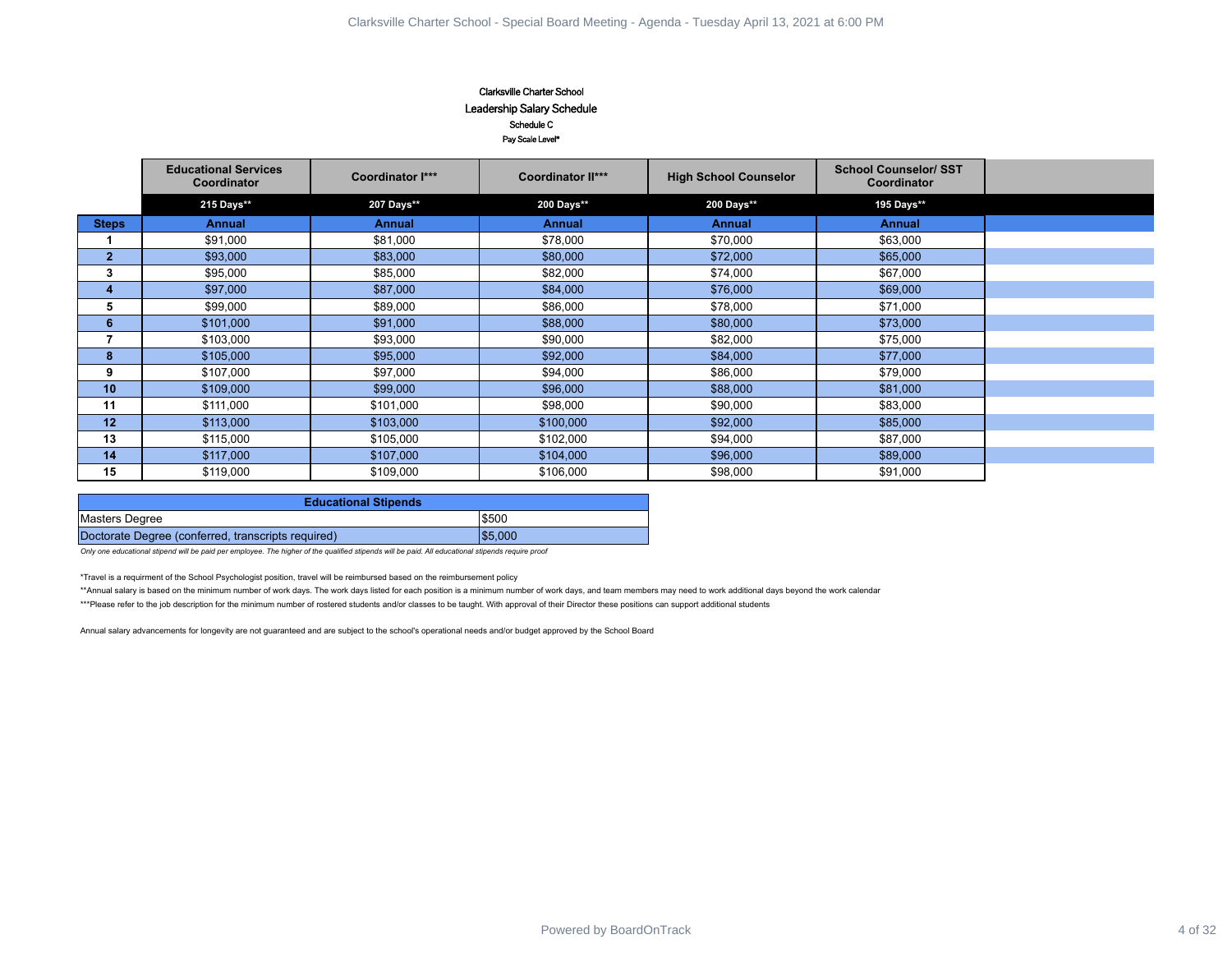# Cover Sheet

# Discussion and Potential Action on the Consolidated Application and Reporting System (CARS) Application for Funding

Section: **II. Finance Item:** B. Discussion and Potential Action on the Consolidated Application and Reporting System (CARS) Application for Funding **Purpose: Submitted by: Related Material:** 2020-21 Application for Funding Data Entry (CARS) (CA Dept of Education).pdf Powered by Board School - Special Board Decision<br>
Discussion and Potential Action on the Consolidated<br>
plication and Reporting System (CARS) Application for<br>
- El Franco<br>
- El Franco<br>
Board Meeting - Special Board Meeting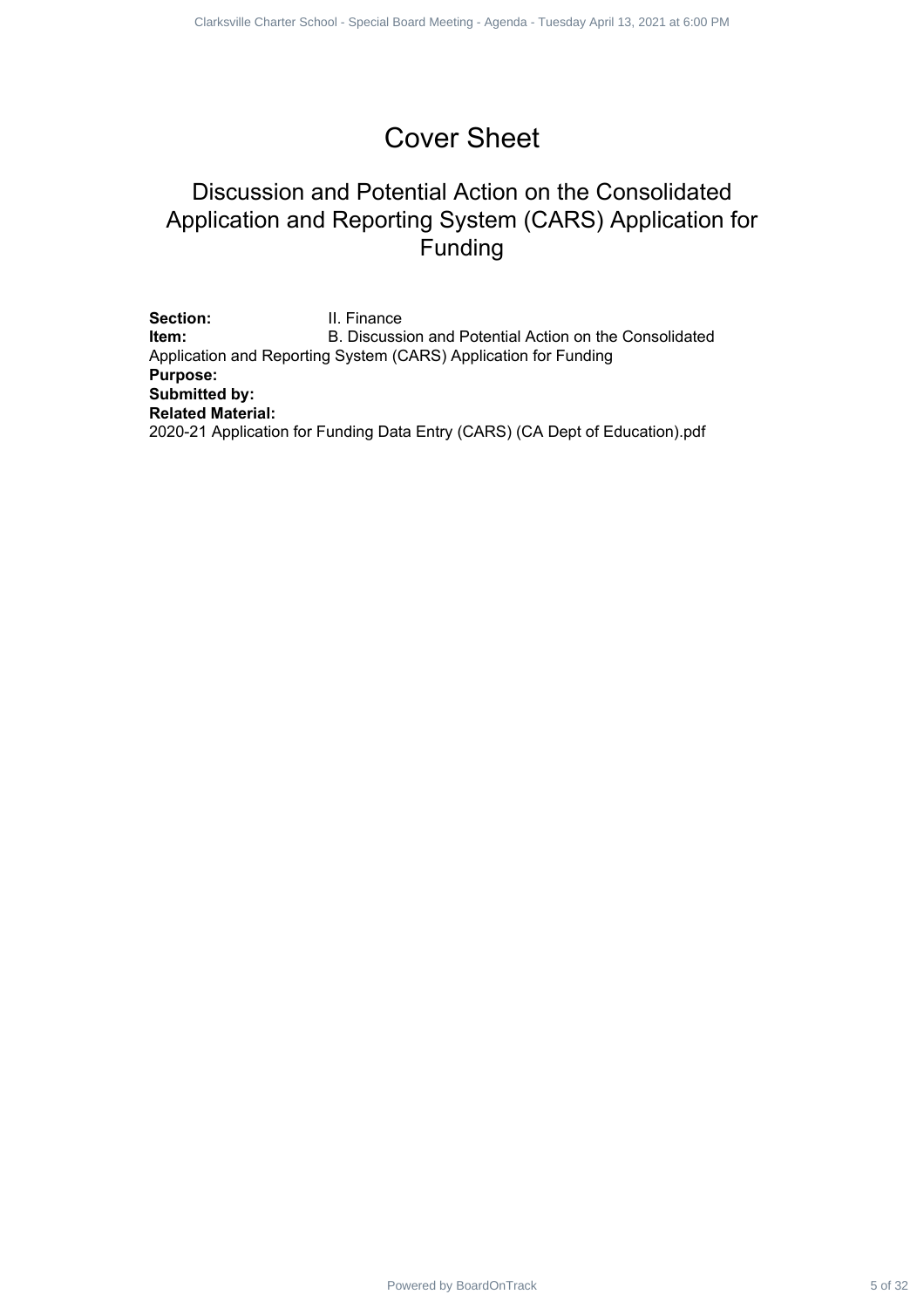# 2020-21 Application for Funding

Required fields are denoted with an asterisk (\*).

#### **Local Governing Board Approval**

The local educational agency (LEA) is required to review and receive approval of their Application for Funding selections with their local governing board.

Date of approval by local governing board:

(ex. MM/DD/YYYY)

## **District English Learner Advisory Committee Review**

Per Title 5 of the California Code of Regulations Section 11308, if your LEA has more than 50 English learners, then the LEA must establish a District English Learner Advisory Committee (DELAC) which shall review and advise on the development of the application for funding programs that serve English learners.

| DELAC representative's full name:<br>(non-LEA employee)                                                                                                                                                                                                                                              |  |
|------------------------------------------------------------------------------------------------------------------------------------------------------------------------------------------------------------------------------------------------------------------------------------------------------|--|
| DELAC review date:                                                                                                                                                                                                                                                                                   |  |
| Meeting minutes web address.<br>Please enter the web address of DELAC<br>review meeting minutes (format<br>http://SomeWebsiteName.xxx). If a web<br>address is not available, then the LEA must<br>keep the minutes on file which indicate that<br>the application was reviewed by the<br>committee. |  |
| DELAC comment:<br>If an advisory committee refused to review<br>the application, or if DELAC review is not<br>applicable, enter a comment. (Maximum<br>500 characters)                                                                                                                               |  |

#### **Application for Categorical Programs**

To receive specific categorical funds for a school year, the LEA must apply for the funds by selecting Yes below. Only the categorical funds that the LEA is eligible to receive are displayed.

| * Title I, Part A (Basic Grant):<br>ESSA Sec. 1111 et seq.<br>SACS 3010                          | No            | ⊃ Yes    |      |                |  |
|--------------------------------------------------------------------------------------------------|---------------|----------|------|----------------|--|
| * Title II, Part A (Supporting Effective<br>Instruction):<br>ESEA Sec. 2104<br><b>SACS 4035</b>  | $\bigcirc$ No | $()$ Yes |      |                |  |
| * Title III English Learner:<br>ESEA Sec. 3102<br><b>SACS 4203</b>                               | $\cup$ No     | () Yes   |      |                |  |
| * Title III Immigrant:<br>ESEA Sec. 3102<br><b>SACS 4201</b>                                     | $\bigcirc$ No | $()$ Yes |      |                |  |
| * Title IV, Part A (Student and School<br>Support):<br><b>ESSA Sec. 4101</b><br><b>SACS 4127</b> | <b>No</b>     | Yes      |      |                |  |
| Title V, Part B Subpart 2 Rural and Low-<br>Income Grant:<br>ESSA Sec. 5221 SACS 4126            | No            | Yes      |      |                |  |
|                                                                                                  |               |          | Save | Return to List |  |

Consolidated Application Support Desk, Education Data Office | conappsupport@cde.ca.gov | 916-319-0297 General CARS Questions: Consolidated Application Support Desk | COnappsupport@cde.ca.gov | 916-319-0297

**California Department of Education** 1430 N Street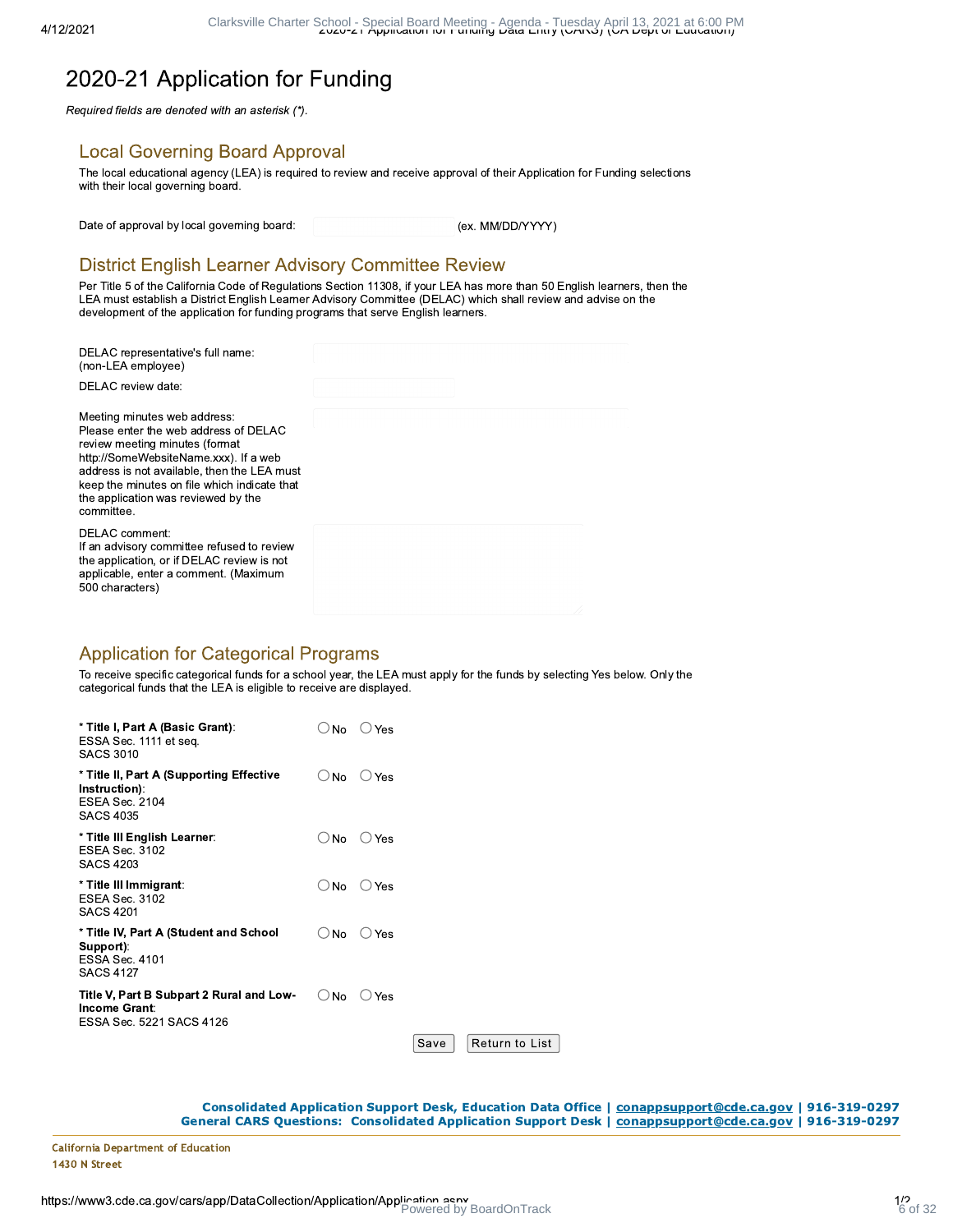4/12/2

Sacramento, CA 95814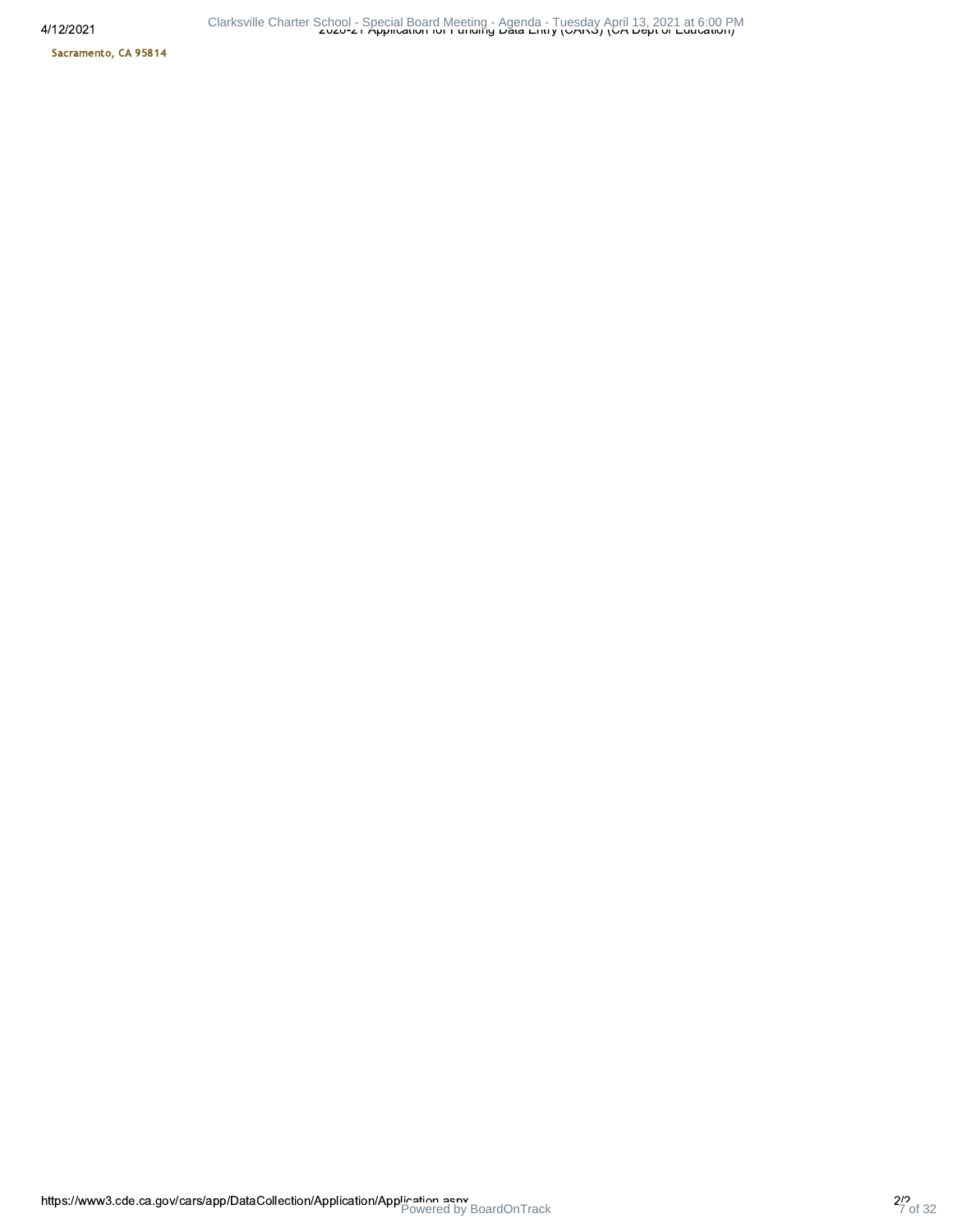# Cover Sheet

# Discussion and Potential Action on the Local Control and Accountability Plan (LCAP) Federal Addendum for Title 1

Section: **II. Finance Item:** C. Discussion and Potential Action on the Local Control and Accountability Plan (LCAP) Federal Addendum for Title 1 **Purpose: Submitted by: Related Material:** LCAP Addendum- Clarksville.docx Powered by Board Service Special Charter School - Special Board Control and<br>
Power Sheet<br>
School and Power Charter School - Special Board Meeting - Agenda - Tuesday<br>
The Meeting - Comparison and Powering April 2021 at 6:00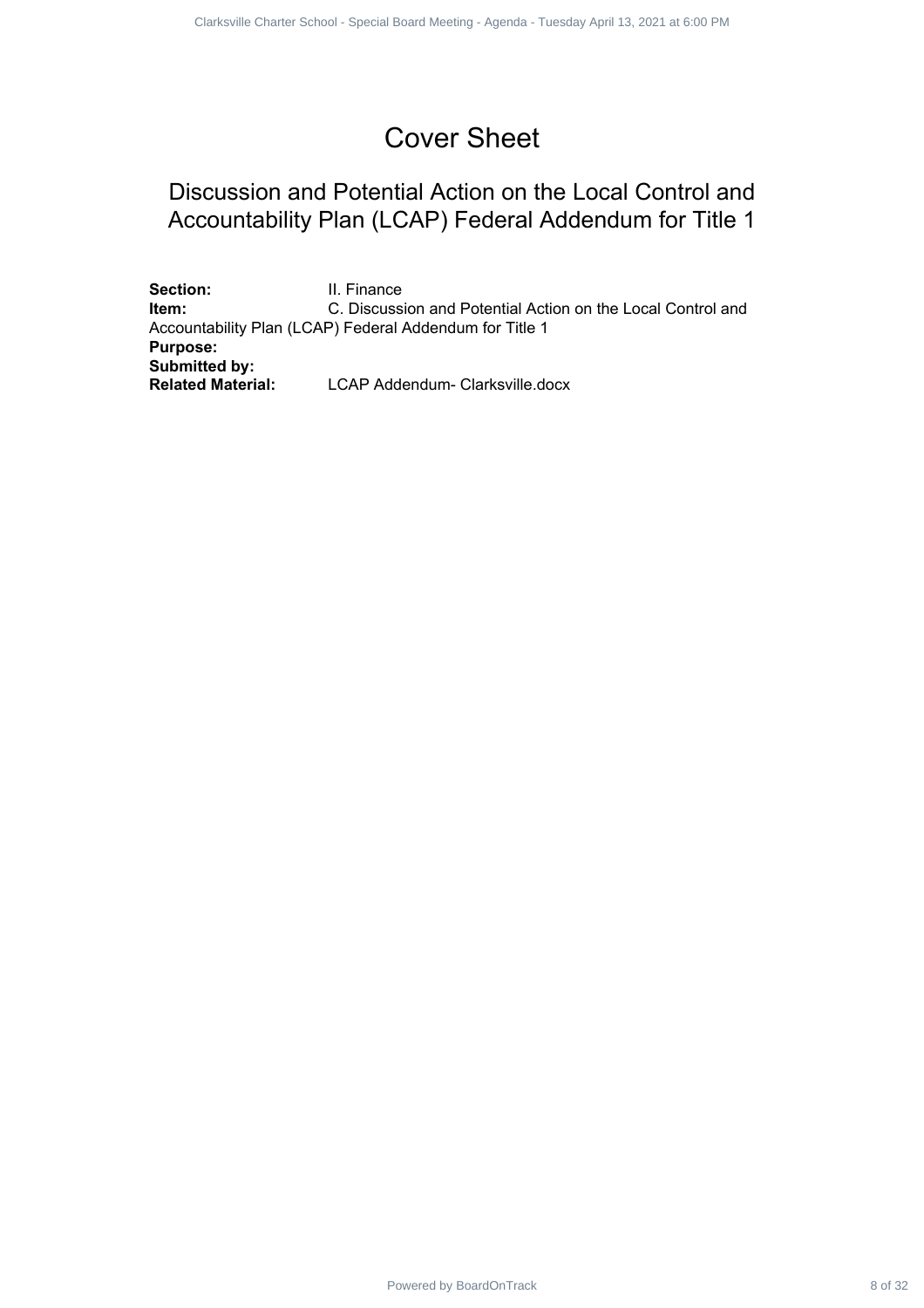# **Local Control and Accountability Plan (LCAP) Every Student Succeeds Act (ESSA) Federal Addendum Template** Powered a Act (ESSA)<br>
Power Leader Act (ESSA)<br>
Hendum Template<br>
Pe: For which ESSA programs<br>
Will your LEA apply?<br>
School<br>
Choose from:<br>
TITLE I, PART A<br>
Improving Basic Programs Operated by<br>
Side and Local Ecclesitional A

# **LEA name:**

Clarksville Charter School

**CDS code:**

09618380136200

# **Link to the LCAP:**

*(optional)*

https://clarksvillecharter.org/

# **For which ESSA programs will your LEA apply?**

Choose from:

# **TITLE I, PART A**

Improving Basic Programs Operated by State and Local Educational Agencies

# **TITLE I, PART D**

Prevention and Intervention Programs for Children and Youth Who Are Neglected, Delinquent, or At-Risk

# **TITLE II, PART A**

Supporting Effective Instruction

# **TITLE III, PART A**

Language Instruction for English Learners and Immigrant Students

# **TITLE IV, PART A**

Student Support and Academic Enrichment Grants

> *(NOTE: This list only includes ESSA programs with LEA plan requirements; not all ESSA programs.)*

Title I, Part A Title II, Part A Title III, Part A

*In the following pages, ONLY complete the sections for the corresponding programs.*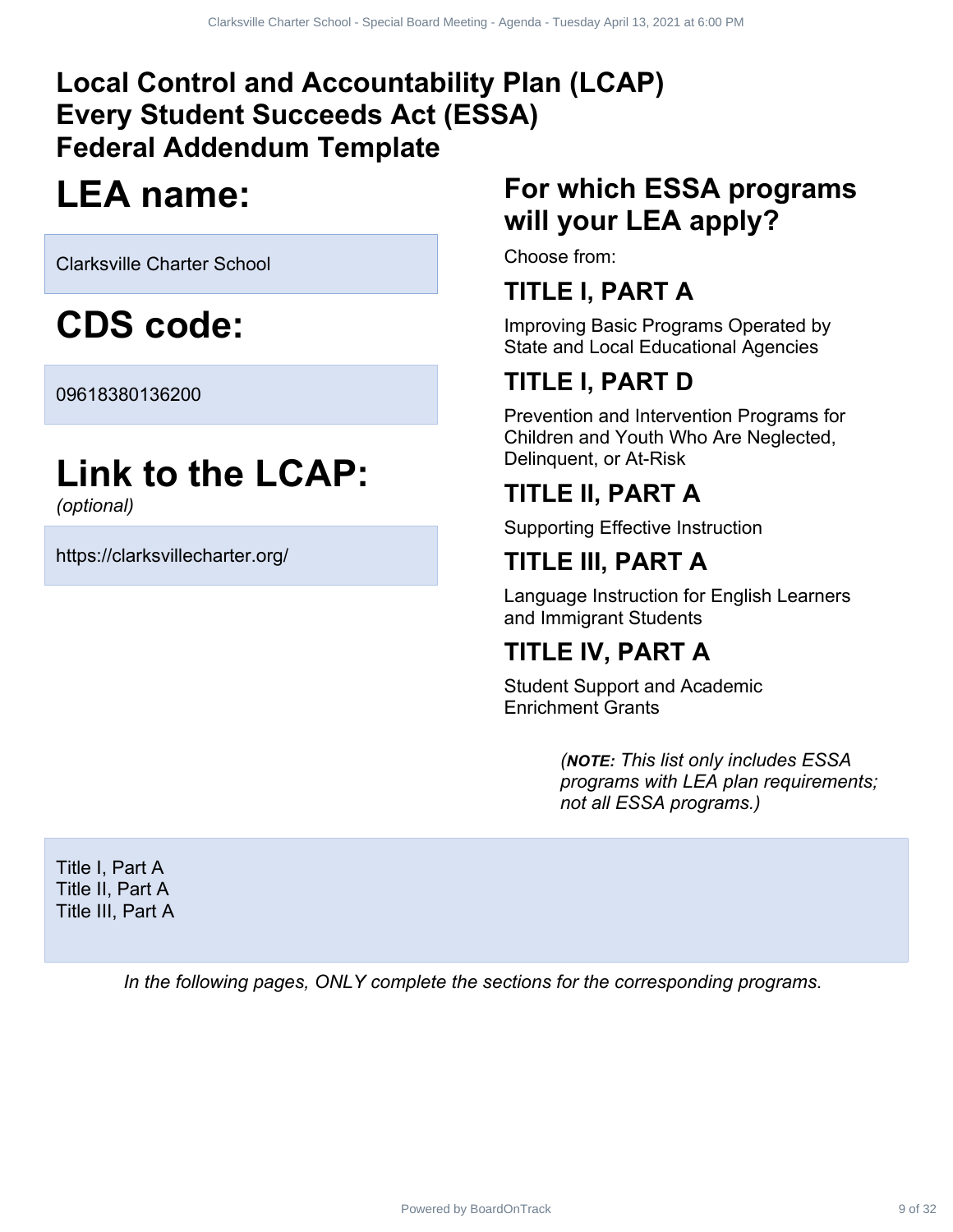# **Instructions**

The LCAP Federal Addendum is meant to supplement the LCAP to ensure that eligible LEAs have the opportunity to meet the Local Educational Agency (LEA) Plan provisions of the ESSA.

**The LCAP Federal Addendum Template must be completed and submitted to the California Department of Education (CDE) to apply for ESSA funding.** LEAs are encouraged to review the LCAP Federal Addendum annually with their LCAP, as ESSA funding should be considered in yearly strategic planning.

#### **The LEA must address the Strategy and Alignment prompts provided on the following page.**

**Each provision for each program must be addressed,** unless the provision is not applicable to the LEA.

In addressing these provisions, LEAs must provide a narrative that addresses the provision **within the LCAP Federal Addendum Template.**

Under State Priority Alignment, state priority numbers are provided to demonstrate where an ESSA provision aligns with state priorities. This is meant to assist LEAs in determining where ESSA provisions may already be addressed in the LEA's LCAP, as it demonstrates the LEA's efforts to support the state priorities.

The CDE emphasizes that **the LCAP Federal Addendum should not drive LCAP development.** ESSA funds are supplemental to state funds, just as the LCAP Federal Addendum supplements your LCAP. LEAs are encouraged to integrate their ESSA funds into their LCAP development as much as possible to promote strategic planning of all resources;

however, this is not a requirement. In reviewing the LCAP Federal Addendum, staff will evaluate the LEA's responses to the ESSA plan provisions. There is no standard length for the responses. LEAs will be asked to clarify insufficient responses during the review process. Charles Charter Special Board Meetings - Tuesday and District and Charter Charter Charter Charter Charter School - Special Addentum<br>
Declarksville Charter School - Special Board Meeting - Agenda Addentum<br>
The Charter Schoo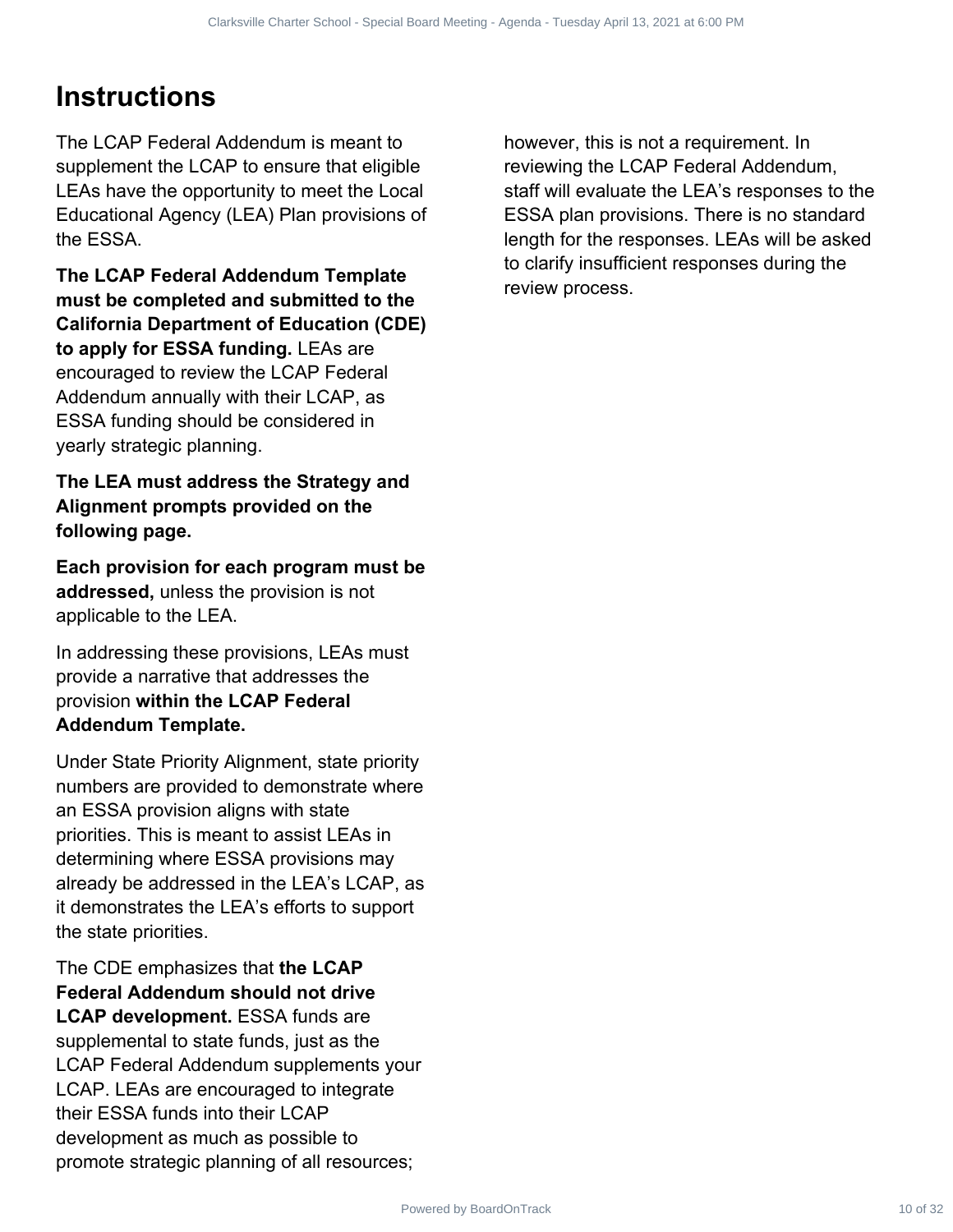California's ESSA State Plan significantly shifts the state's approach to the utilization of federal resources in support of underserved student groups. This LCAP Federal Addendum provides LEAs with the opportunity to document their approach to maximizing the impact of federal investments in support of underserved students.

The implementation of ESSA in California presents an opportunity for LEAs to innovate with their federally-funded programs and align them with the priority goals they are realizing under the state's Local Control Funding Formula (LCFF).

LCFF provides LEAs flexibility to design programs and provide services that meet the needs of students in order to achieve readiness for college, career, and lifelong learning. The LCAP planning process supports continuous cycles of action, reflection, and improvement.

Please respond to the prompts below, and in the pages that follow, to describe the LEA's plan for making the best use of federal ESEA resources in alignment with other federal, state, and local programs as described in the LEA's LCAP.

# **Strategy**

Explain the LEA's strategy for using federal funds to supplement and enhance local priorities or initiatives funded with state funds, as reflected in the LEA's LCAP. This shall include describing the rationale/evidence for the selected use(s) of federal funds within the context of the LEA's broader strategy reflected in the LCAP.

Clarksville Charter School is a tuition-free, public charter school serving transitional kindergarten through 12th-grade students. As a non-classroom-based independent study charter school, we take great pride in offering our students flexible, personalized learning experiences. Families select the combination of systems that best suit student learning needs and interests, including Place-Based Learning that immerses students in local cultures, landscapes, and resources to contextualize our curriculum. We offer online and in-person courses led by credentialed teachers (when appropriate based on COVID restrictions). Of our approximately 1,167 students, approximately 38% are English Learners, live in poverty or foster care. About 9% of our students have exceptional learning needs. Further, 74% of our students are White, 14% are Hispanic or Latino, 6% are Two or More Races, 2% are Black, and 1% are Asian.

Although the state did not technically report results in the California Schools Dashboard for 2020 (SB98), it did publish valid and reliable data collected in 2019-20 that would have been included in the 2020 Dashboard. This data demonstrates our 2020 cohort high school graduation rate is 90%, higher than the statewide average of 86.6%. Our numerically significant subgroups' graduation rates are as follows: White 93%, and low-socio-economic status 85%. The data collected in 2019-20 that would have been reported in 2020 Dashboard also applies to Career and College Readiness. Based on the 2020 results, the percent of our students scoring at Prepared for Career or College is 13%. 15% of White students and 22% of low-income students scored at Prepared. We are making a concerted effort to improve our performance on the California Schools Dashboard indicator related to college and career readiness. Clear the term is the statistic state of the statistic statistic special in the statistical of federal<br>of the Dian significantly shifts the statistic special by the district of federal<br>of the distributed student of the sta

Further, our English Learner (EL) reclassification rate for the 2019-20 school year 10%, the same as the county average. We had less than 11 English Learners, thus the 2019 Dashboard did not report our results on the English Progress Learner Indicator.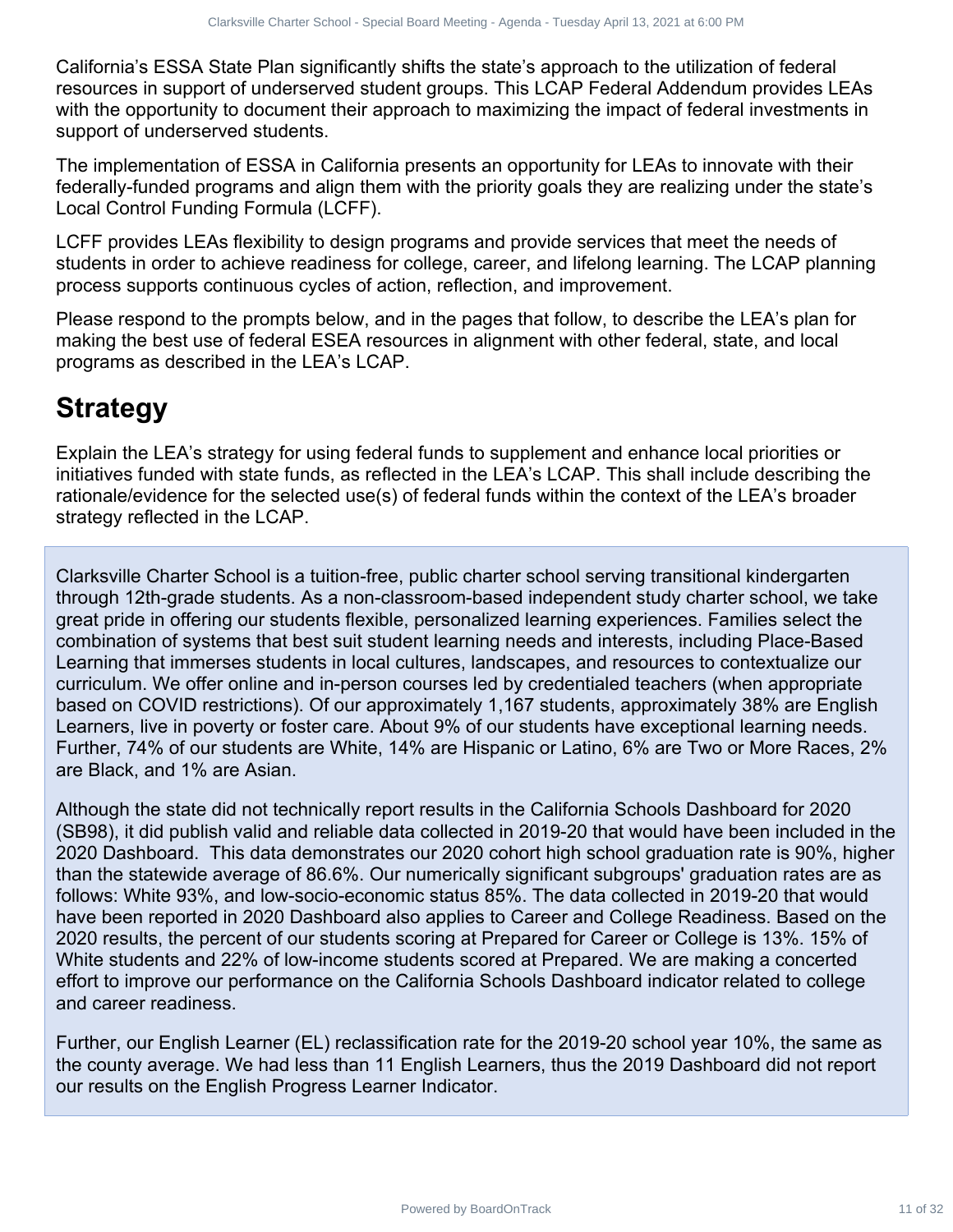The 2019 Dashboard also indicates our Distance from Standard Points (DFS) for English Language Arts is 31.7 points below standard. Although we improved from the previous year, our Dashboard color score is Yellow. 51% of our students scored at Met or Exceeded the Standard for ELA. Achievement results demonstrate 13% of English Learners, 22% of Black students, 33% of Latino students, and 39% of low-income students scored at Met or Exceeded for ELA compared to 45% of White students

Our schoolwide DFS is 87.9 points below standard in math, and our Dashboard color score is Orange. 15% of our students scored at Met or Exceeded the Standard for Math. Each of our significant subgroups need to improve their math performance. However, achievement results demonstrate a significantly greater need to improve our math achievement results in grades 3 through 6. For example, nearly 60% of our grade 11 student scored at Met or Exceeded the Standard for Math compared to 31% of students in grade 3, 37% of students in grade 4, 41% in grade 5, and 41% in grade 6. We are keenly aware of our performance on the Dashboard and working to improve our results. Charlo Charter Special the Homos Agency Tends Temple (12 Of Albang April 2021)<br>
Hotel by Bordonta auto Dislamate form Standard Points (DPS), for English Language<br>
Hotel w standard . AMhough we improved from the previous ye

To improve student performance, we will use federal funds to implement the following strategies:

#### Title I, Part A

1) We will supplement our mathematics curriculum and instruction. As described in the previous paragraph, we are keenly aware of our math performance on the Dashboard for all subgroups. For example, we will increase the amount of teacher professional development focused on understanding state academic standards, teacher resources, instructional material, and educational support. Professional development will focus on the standards for mathematical practice, appropriate instructional support, and formative assessments. We will focus on low-income students who are not performing At Standard in math.

2) We will supplement our English Language Arts (ELA) curriculum. As described in the previous paragraph, we need to improve our ELA performance, particularly for English Learners. Given the integration of ELA and English Language Development (ELD) standards, we will increase teacher professional development focused on understanding this overlap. Professional development will focus on the standards for ELA and ELD, appropriate instructional support, and formative assessments. We will focus on low-income students who are not performing At Standard in ELA.

3) We will supplement strategies intended to facilitate college and career readiness, including partnerships with local colleges and employers. Supplemental strategies include exploring the possibility of establishing work-based internships and establishing agreements for dual enrollment courses.

4) Establish a digital library program to provide students an opportunity to develop digital literacy skills and improve academic achievement. A digital library will emulate college approaches to creating centers of technology and information literacy, allowing students to access a vast array of books online and includes English Learner supports such as audiobooks and those written in their native language.

#### Title II, Part A

To improve our professional growth and improvement systems for teachers and administrators, we will provide staff training related to formative, diagnostic, and interim assessments. To optimize data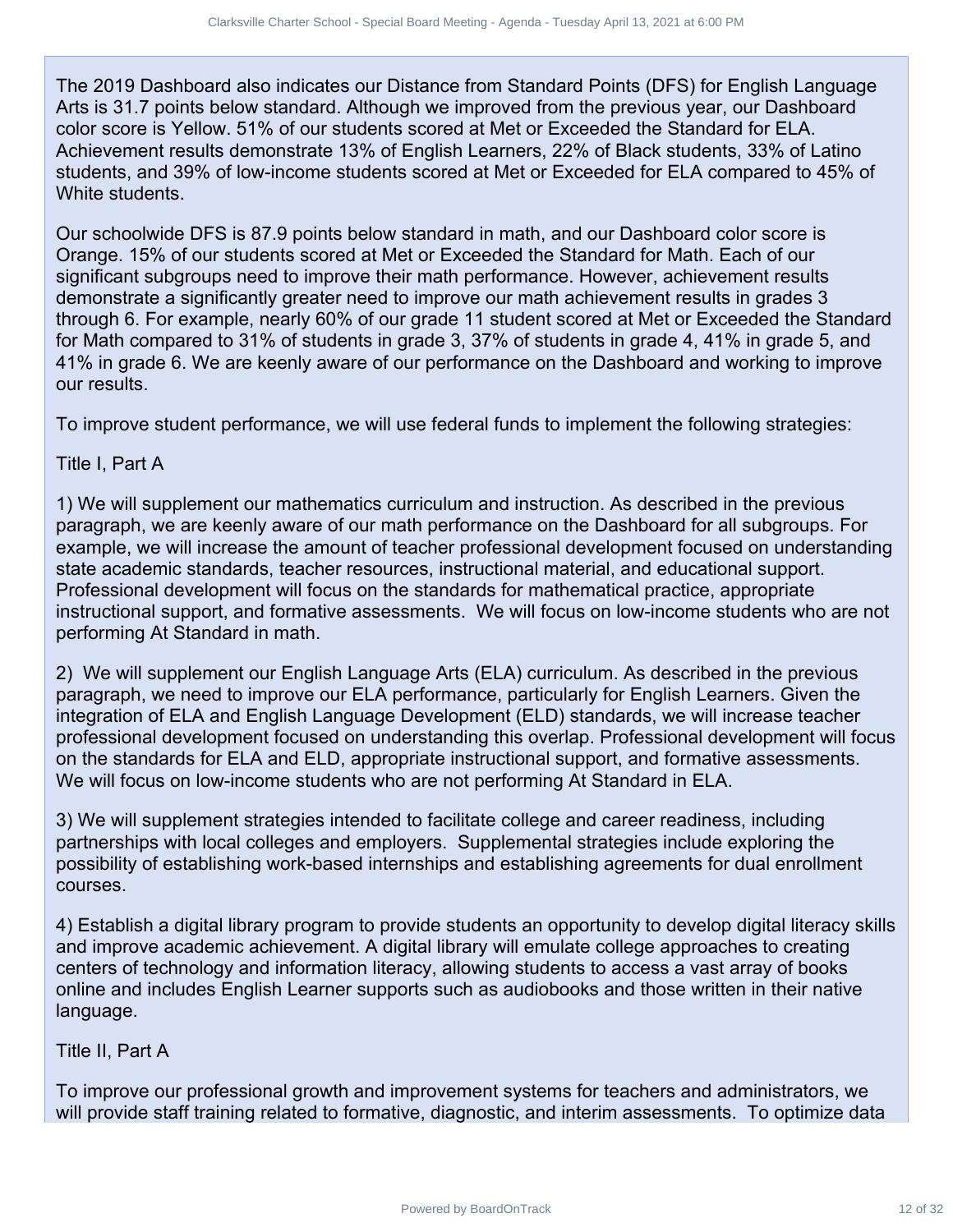produced by diagnostic and interim assessments, it is vital that staff fully understand how to interpret results and modify curriculum and instructional appropriately.

Title III, Part A

To supplement professional learning to guide and support administrators, coordinators, and teachers in addressing English Learners' academic needs to ensure they gain academic content knowledge and English language proficiency.

# **Alignment**

Describe the efforts that the LEA will take to align use of federal funds with activities funded by state and local funds and, as applicable, across different federal grant programs.

We use our LCAP as the foundation for schoolwide (we are a single school charter) conversation and reflection to ensure our goals and state priorities are aligned and guide our focus. Our LCAP includes actions paid with Title I, II, and III funds. Specifically, LCAP actions that address Local Control Funding Formula (LCFF) priorities 1, 2, 4, 7, and 8 are aligned with monitoring student performance and achievement outcomes. LCAP actions aligned with LCFF priorities 2,4 and 7 are aligned with career technical and work-based opportunities. Further, we align funding sources such that federally funded actions supplement our state-funded base programs. By integrating addressing state priorities in our LCAP and including both state and federal-funded actions, we build upon success while simultaneously address areas of concern. Charter Charter Special Board Special Board - Tuesday and 13, 2021 at 6:00 PM of the properties of the control of the Visib Hital Staff fully understand how to interpret<br>control unit and materials in the Visib Walter Schoo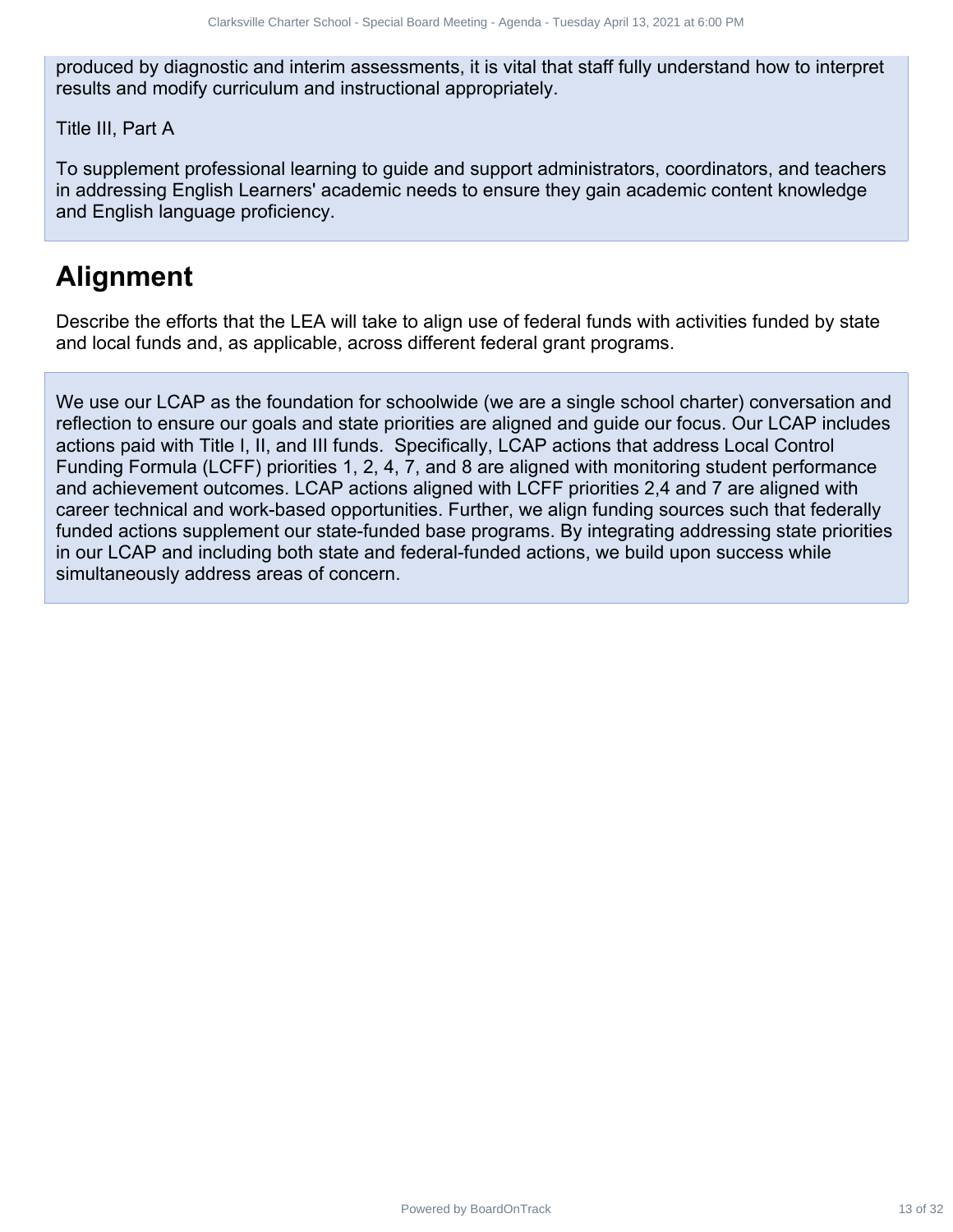# **ESSA Provisions Addressed Within the LCAP**

Within the LCAP an LEA is required to describe its goals, and the specific actions to achieve those goals, for each of the LCFF state priorities. In an approvable LCAP it will be apparent from the descriptions of the goals, actions, and services how an LEA is acting to address the following ESSA provisions through the aligned LCFF state priorities and/or the state accountability system. Charles Seven Special Meetings 14 of 32 Clarksville Charter School Charter School<br>
14 Discretifful and the Charter School of the Charter School and the specific school is a charter specific and<br>
14 of 22 Clarks and service

# **TITLE I, PART A**

## **Monitoring Student Progress Towards Meeting Challenging State Academic Standards**

| <b>ESSA SECTION</b>  | <b>STATE PRIORITY ALIGNMENT</b> |
|----------------------|---------------------------------|
| $(1112(b)(1) (A-D))$ | 1, 2, 4, 7, 8 (as applicable)   |

Describe how the LEA will monitor students' progress in meeting the challenging state academic standards by:

- (A) developing and implementing a well-rounded program of instruction to meet the academic needs of all students;
- (B) identifying students who may be at risk for academic failure;
- (C)providing additional educational assistance to individual students the LEA or school determines need help in meeting the challenging State academic standards; and
- (D)identifying and implementing instructional and other strategies intended to strengthen academic programs and improve school conditions for student learning.

## **Overuse in Discipline Practices that Remove Students from the Classroom**

| <b>ESSA SECTION</b> | <b>STATE PRIORITY ALIGNMENT</b> |
|---------------------|---------------------------------|
| 1112(b)(11)         | 6 (as applicable)               |

Describe how the LEA will support efforts to reduce the overuse of discipline practices that remove students from the classroom, which may include identifying and supporting schools with high rates of discipline, disaggregated by each of the student groups, as defined in Section  $1111(c)(2)$ .

## **Career Technical and Work-based Opportunities**

| <b>ESSA SECTION</b>  | <b>STATE PRIORITY ALIGNMENT</b> |
|----------------------|---------------------------------|
| $  1112(b)(12)(A-B)$ | (as applicable)                 |

If determined appropriate by the LEA, describe how such agency will support programs that coordinate and integrate:

- (A) academic and career and technical education content through coordinated instructional strategies, that may incorporate experiential learning opportunities and promote skills attainment important to in-demand occupations or industries in the State; and
- (B) work-based learning opportunities that provide students in-depth interaction with industry professionals and, if appropriate, academic credit.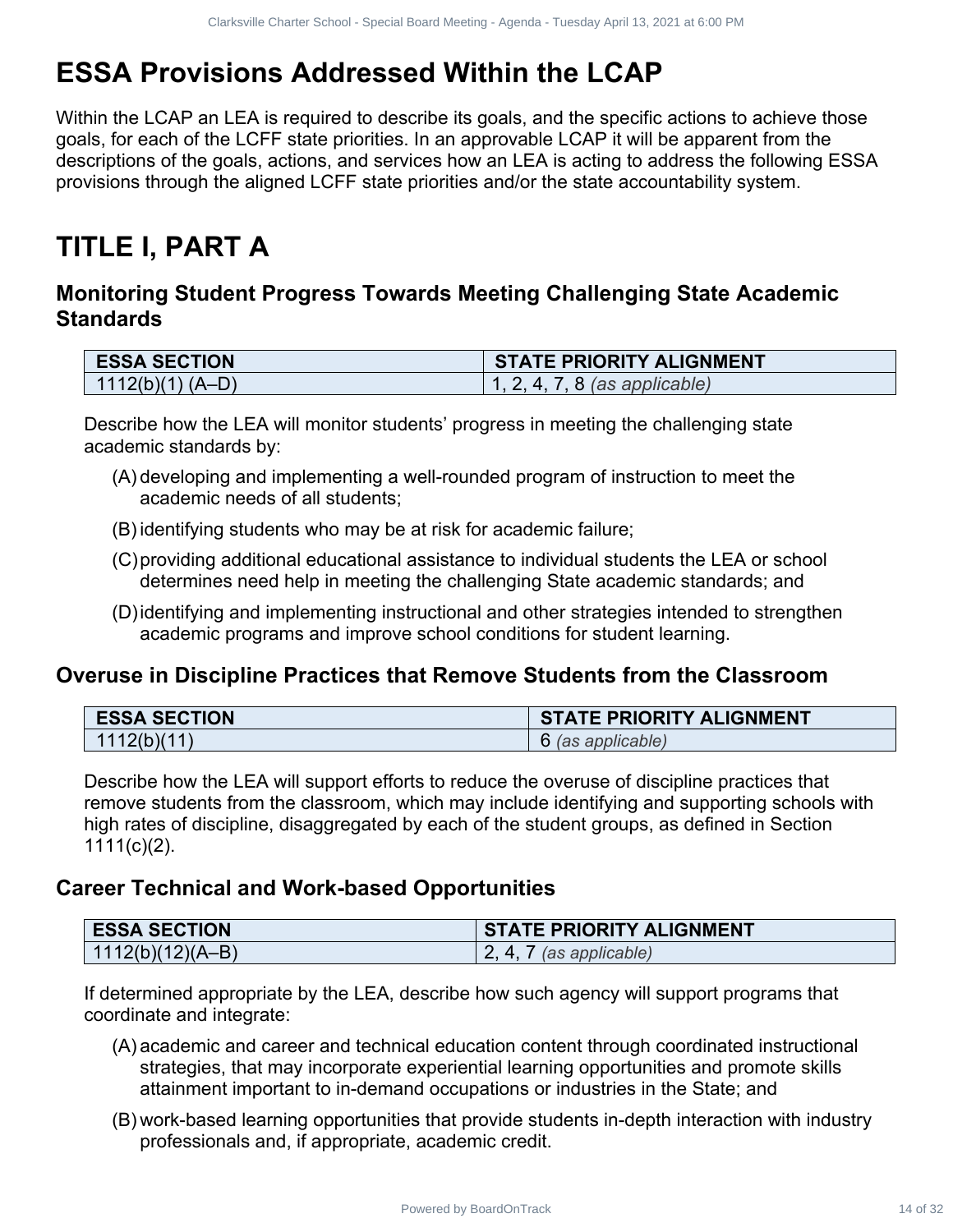# **TITLE II, PART A**

## **Title II, Part A Activities**

| <b>ESSA SECTION</b> | <b>STATE PRIORITY ALIGNMENT</b> |
|---------------------|---------------------------------|
| 2102(b)(2)(A)       | $\vert$ 1, 2, 4 (as applicable) |

# **TITLE III, PART A**

## **Parent, Family, and Community Engagement**

| <b>ESSA SECTION</b> | <b>STATE PRIORITY ALIGNMENT</b> |
|---------------------|---------------------------------|
| 3116(b)(3)          | 3, 6 (as applicable)            |

# **ESSA Provisions Addressed in the Consolidated Application and Reporting System**

# **TITLE I, PART A**

## **Poverty Criteria**

| <b>ESSA SECTION</b>                                                                                                         | <b>STATE PRIORITY ALIGNMENT</b>                                                                                                                                                |
|-----------------------------------------------------------------------------------------------------------------------------|--------------------------------------------------------------------------------------------------------------------------------------------------------------------------------|
| 2102(b)(2)(A)                                                                                                               | $1, 2, 4$ (as applicable)                                                                                                                                                      |
|                                                                                                                             | Provide a description of the activities to be carried out by the LEA under this Section and how<br>these activities will be aligned with challenging State academic standards. |
| TLE III, PART A<br>rent, Family, and Community Engagement                                                                   |                                                                                                                                                                                |
| <b>ESSA SECTION</b>                                                                                                         | <b>STATE PRIORITY ALIGNMENT</b>                                                                                                                                                |
| 3116(b)(3)                                                                                                                  | 3, 6 (as applicable)                                                                                                                                                           |
|                                                                                                                             | LEA addresses the following ESSA provision as part of completing annual reporting through the                                                                                  |
|                                                                                                                             |                                                                                                                                                                                |
| nsolidated Application and Reporting System (CARS).<br>TLE I. PART A<br>verty Criteria<br><b>ESSA SECTION</b><br>1112(b)(4) | <b>STATE PRIORITY ALIGNMENT</b><br>N/A                                                                                                                                         |
| 1113.                                                                                                                       |                                                                                                                                                                                |
|                                                                                                                             | Describe the poverty criteria that will be used to select school attendance areas under Section                                                                                |
|                                                                                                                             |                                                                                                                                                                                |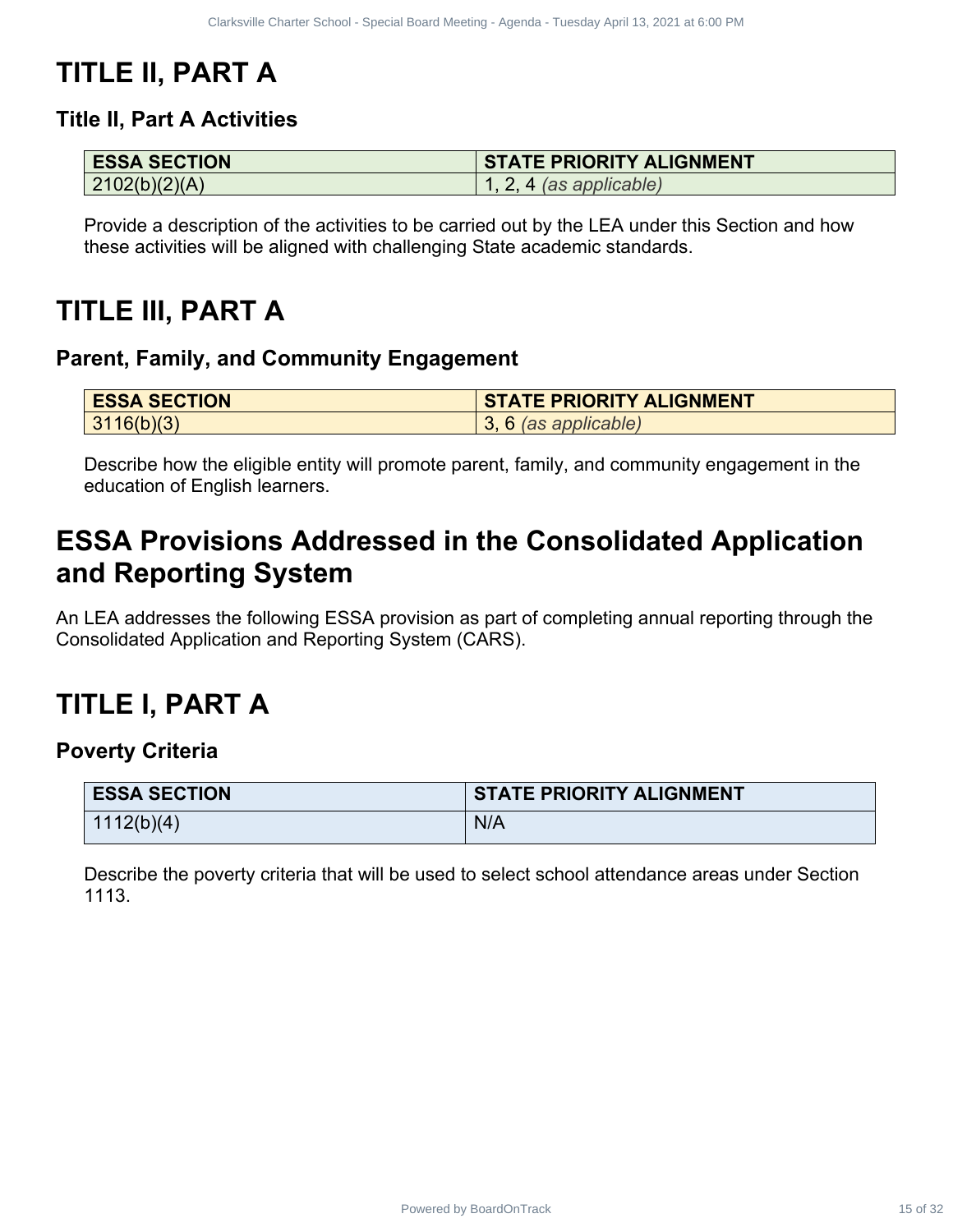# **ESSA Provisions Not Addressed in the LCAP**

For the majority of LEAs the ESSA provisions on the following pages do not align with state priorities. **Each provision for each program provided on the following pages must be addressed**, unless the provision is not applicable to the LEA. In addressing these provisions, LEAs must provide a narrative that addresses the provision **within this addendum**.

As previously stated, the CDE emphasizes that the LCAP Federal Addendum should not drive LCAP development. ESSA funds are supplemental to state funds, just as the LCAP Federal Addendum supplements your LCAP. LEAs are encouraged to integrate their ESSA funds into their LCAP development as much as possible to promote strategic planning of all resources; however, this is not a requirement. In reviewing the LCAP Federal Addendum, staff will evaluate the LEA's responses to the ESSA plan provisions. There is no standard length for the responses. LEAs will be asked to clarify insufficient responses during the review process. **Shareholders for distribution of 22 Clarks 16 of 24 Of 24 Of 24 Clarks 16 of 32 Clarks and Fig. 16 of 32 Clarks 16 of 32 Clarks 16 of 32 Clarks in the CAP and the School of the ELA in addensign these people must be addres** 

# **TITLE I, PART A**

## **Educator Equity**

ESSA SECTION 1112(b)(2)

Describe how the LEA will identify and address, as required under State plans as described in Section 1111(g)(1)(B), any disparities that result in low-income students and minority students being taught at higher rates than other students by ineffective, inexperienced, or out-of-field teachers.

#### **THIS ESSA PROVISION IS ADDRESSED BELOW:**

Not applicable to charter schools.

## **Parent and Family Engagement**

ESSA SECTIONS 1112(b)(3) and 1112(b)(7)

Describe how the LEA will carry out its responsibility under Section 1111(d).

Describe the strategy the LEA will use to implement effective parent and family engagement under Section 1116.

#### **THIS ESSA PROVISION IS ADDRESSED BELOW:**

We consider parents/guardians as partners in educating our students. We ensure all school information and reports are provided in a format and language that parents/guardians understand via a digital format that can be translated with the use of technology. We also provide translation as appropriate. We use Zoom, email, phone, and instant messaging to communicate regularly with parents and families regarding school events and student academic progress.

During the 2019-2020 school year, we initiated significant outreach and engagement with families, including surveys and virtual town hall meetings. Our communication with families yielded vital information related to COVID-19 challenges. We continued to proactively engage families during the 2020-2021 school year serving as the foundation of our LCAP. Although we did not receive Title 1 funding last year, we nonetheless ensure that parents/guardians of students who qualify for Title 1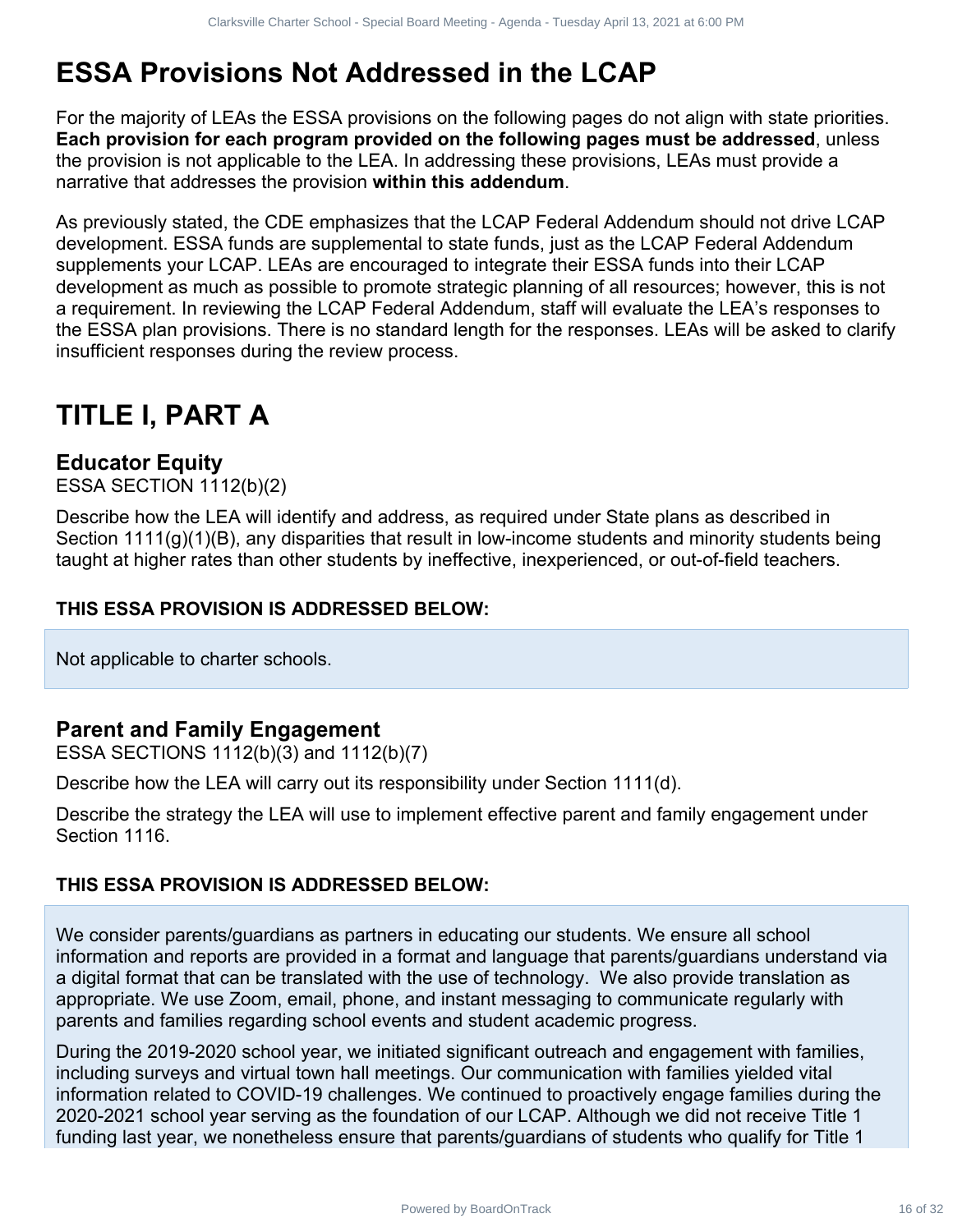funding are aware of opportunities to participate in advisory, decision-making, and advocacy roles. For example, we proactively and appropriately advertise opportunities to serve on our single-school DELAC. In 2021-22, the parents and guardians of Title I students will continue to be apprised of opportunities to participate in an organized and consistent manner responsive to their demanding schedules. For example, parents/guardians will be invited to plan, review, and improve Title I programs and the Title I parental involvement policy. The Title I policy will be annually distributed in the Parent-Student Handbook and included in the board policy. It will be available on the school website, with hard copies available as needed from the school office. The Parent Involvement Policy is based upon Board Policy and Administrative Regulations to ensure compliance with federal and state regulations. The policy will be updated annually based on the feedback received from our parent advisory group, School Site Council, and ESSA updates. Contract the many of the state of the state of the state of the state of the state of the state of the state of the state of the state of the state of the state of the state of the state of the state of the state of the st

## **Schoolwide Programs, Targeted Support Programs, and Programs for Neglected or Delinquent Children**

ESSA SECTIONS 1112(b)(5) and 1112(b)(9)

Describe, in general, the nature of the programs to be conducted by the LEA's schools under sections 1114 and 1115 and, where appropriate, educational services outside such schools for children living in local institutions for neglected or delinquent children, and for neglected and delinquent children in community day school programs.

Describe how teachers and school leaders, in consultation with parents, administrators, paraprofessionals, and specialized instructional support personnel, in schools operating a targeted assistance school program under Section 1115, will identify the eligible children most in need of services under this part.

#### **THIS ESSA PROVISION IS ADDRESSED BELOW:**

N/A

## **Homeless Children and Youth Services**

ESSA SECTION 1112(b)(6)

Describe the services the LEA will provide homeless children and youths, including services provided with funds reserved under Section  $1113(c)(3)(A)$ , to support the enrollment, attendance, and success of homeless children and youths, in coordination with the services the LEA is providing under the McKinney-Vento Homeless Assistance Act (42 United States Code 11301 et seq.).

#### **THIS ESSA PROVISION IS ADDRESSED BELOW:**

We currently serve 5 (0.4%) homeless students and 1 (0.1%) foster student. We are careful to ensure that none of our homeless and foster students experience enrollment delays in school or classes or any other services. When a family is identified as homeless, we do not require anything substantive to enroll. Homeless students will be enrolled and provided a full and equal opportunity to succeed in school and various programs. Enrollment disputes are mediated in accordance with the law, Board policy, and procedure. Further, any family who identifies as homeless or foster may continue to enroll in our school should they move out of our district. Our McKinney-Vento Homeless Liaison, in collaboration with school administrators, teachers, and paraprofessionals, will coordinate to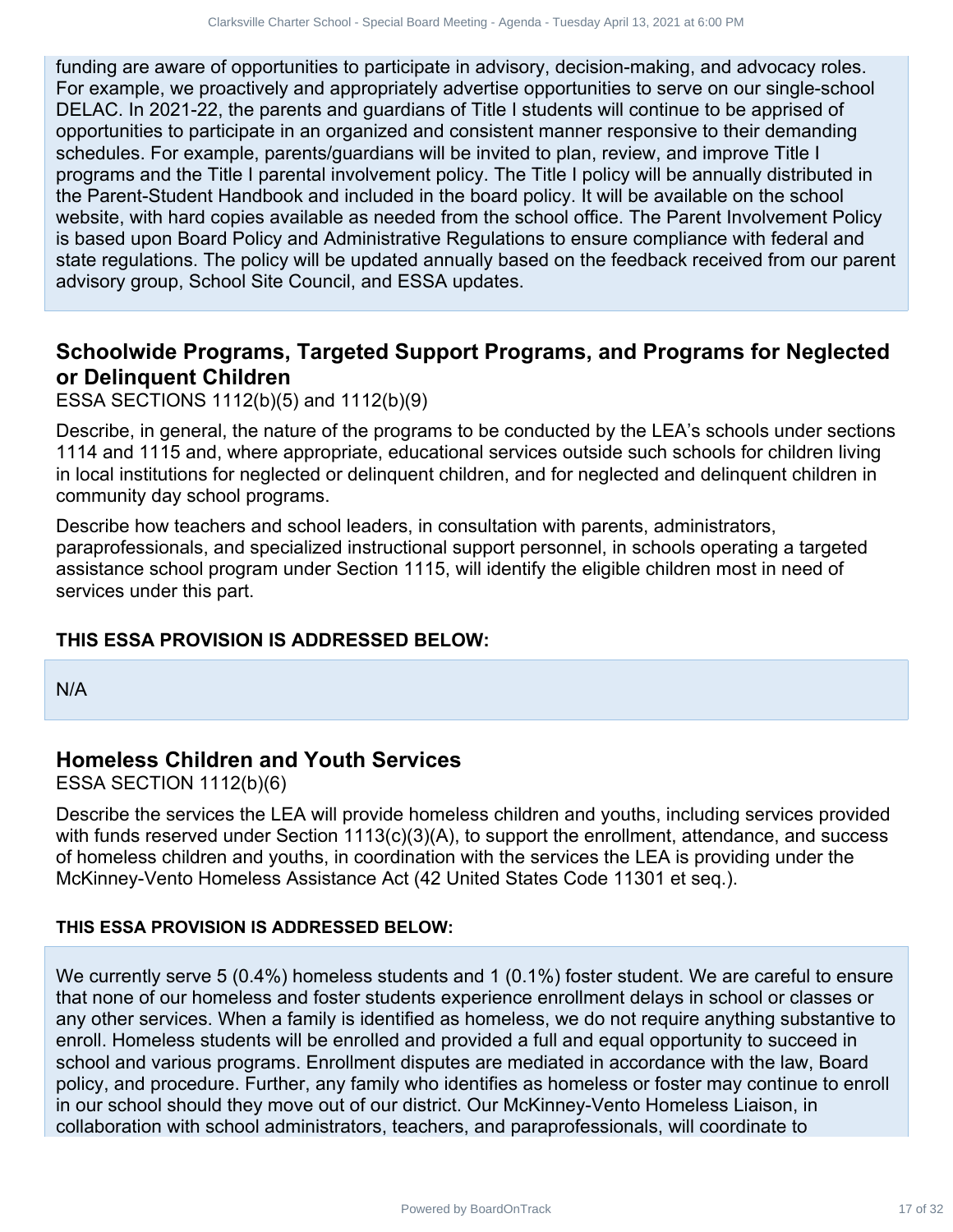monitoring the attendance/engagement of homeless students, including their academic, behavioral, and social/emotional progress and needs.

We will use Title I funds to supplement programs and supports aligned with the McKinney-Vento Homeless Act provisions and ensure that each child of a homeless individual and homeless youth has equal access to the same free, appropriate public education provided to other children and youths. We will provide specific information in outreach materials, websites, and social media platforms notifying parents that the school is open to enroll and provide services to all students, including contact numbers to access additional enrollment information. Charter the power is the ideas, signing in the polytomic controlled by the charter of the charter of the charter of the charter of the charter of the charter of the charter of the charter School of the charter School of th

Our McKinney-Vento Homeless liaison coordinates with all staff to ensure homeless students are provided with technology, supplies, and counseling to support them academically and socialemotionally. These needs could include academic, attendance, or social-emotional support. In particular, our liaison ensures families of homeless students are aware of opportunities to adjust graduation requirements (including the impact on college enrollment requirements).

## **Student Transitions**

ESSA SECTIONS 1112(b)(8) and 1112(b)(10) (A–B)

Describe, if applicable, how the LEA will support, coordinate, and integrate services provided under this part with early childhood education programs at the LEA or individual school level, including plans for the transition of participants in such programs to local elementary school programs.

Describe, if applicable, how the LEA will implement strategies to facilitate effective transitions for students from middle grades to high school and from high school to postsecondary education including:

- (A) through coordination with institutions of higher education, employers, and other local partners; and
- (B) through increased student access to early college high school or dual or concurrent enrollment opportunities, or career counseling to identify student interests and skills.

#### **THIS ESSA PROVISION IS ADDRESSED BELOW:**

We do not plan to use Title 1, Part A funds to support student transitions. Actions related to student transitions are outlined in our LCAP and funded with state LCFF funds. Pertinent LCAP actions ensure all students transition successfully from elementary school to middle school, from middle school to high school, and from high school to postsecondary education and careers. For example, our LCAP actions including increasing the number of Career Technical Education (CTE) Pathways.

## **Additional Information Regarding Use of Funds Under this Part**

ESSA SECTION 1112(b)(13) (A–B)

Provide any other information on how the LEA proposes to use funds to meet the purposes of this part, and that the LEA determines appropriate to provide, which may include how the LEA will:

- (A) assist schools in identifying and serving gifted and talented students; and
- (B) assist schools in developing effective school library programs to provide students an opportunity to develop digital literacy skills and improve academic achievement.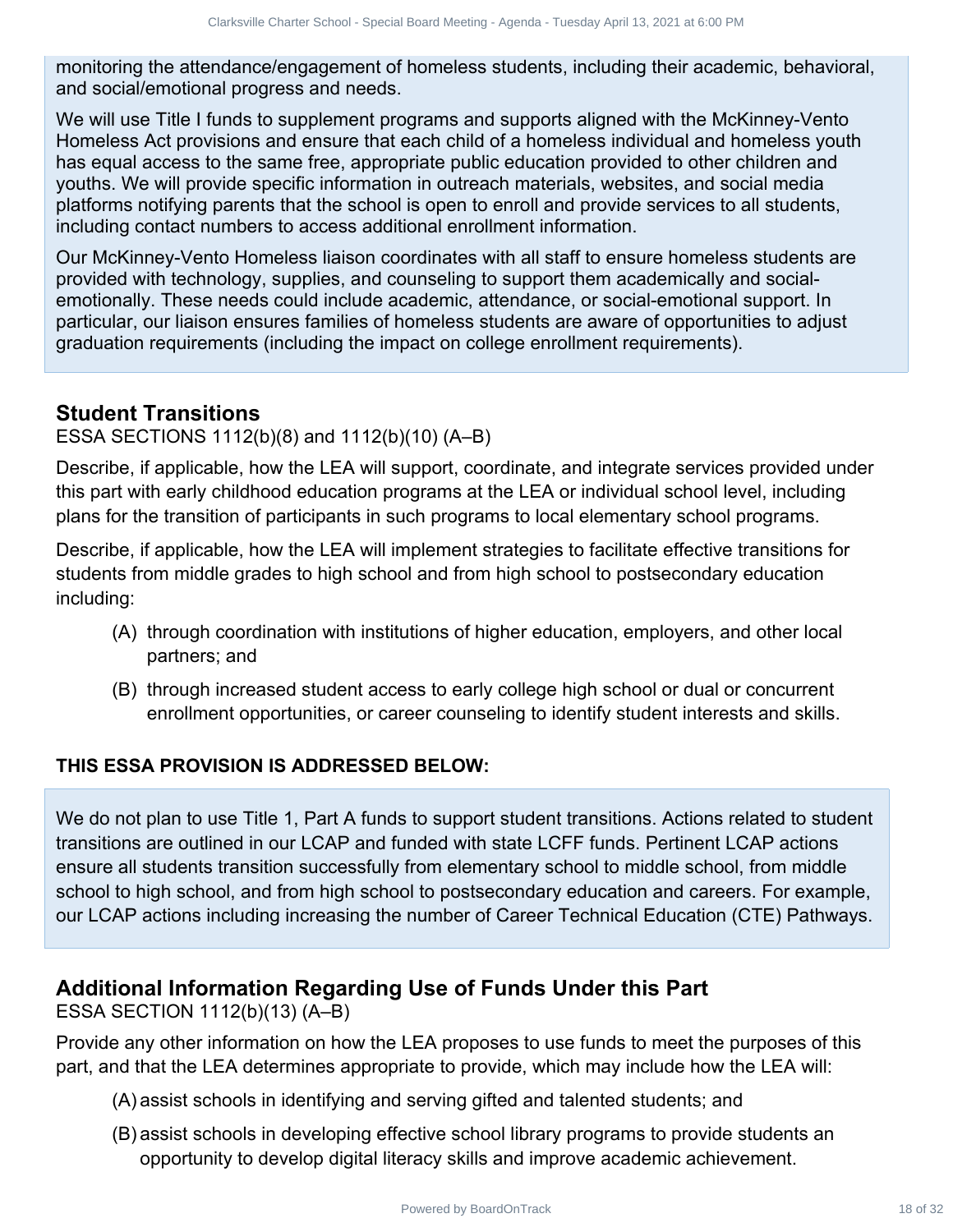#### **THIS ESSA PROVISION IS ADDRESSED BELOW:**

We will use Title I, Part A funds to establish a digital library program to provide students an opportunity to develop digital literacy skills and improve academic achievement. A digital library will emulate college approaches to creating centers of technology and information literacy, allowing students to access a vast array of books online and includes English Learner supports such as audiobooks and those written in their native language. Charles Caret Specific the Charter of Specific Charter Charter School of Specific Charter Charter Charter Charter Charter Charter Charter Charter Charter Charter Charter Charter Charter School of Specific Charter Specific

# **TITLE I, PART D**

#### **Description of Program**

ESSA SECTION 1423(1)

Provide a description of the program to be assisted [by Title I, Part D].

#### **THIS ESSA PROVISION IS ADDRESSED BELOW:**

N/A

## **Formal Agreements**

ESSA SECTION 1423(2)

Provide a description of formal agreements, regarding the program to be assisted, between the

- (A) LEA; and
- (B) correctional facilities and alternative school programs serving children and youth involved with the juvenile justice system, including such facilities operated by the Secretary of the Interior and Indian tribes.

#### **THIS ESSA PROVISION IS ADDRESSED BELOW:**

N/A

## **Comparable Education Program**

ESSA SECTION 1423(3)

As appropriate, provide a description of how participating schools will coordinate with facilities working with delinquent children and youth to ensure that such children and youth are participating in an education program comparable to one operating in the local school such youth would attend**.**

#### **THIS ESSA PROVISION IS ADDRESSED BELOW:**

N/A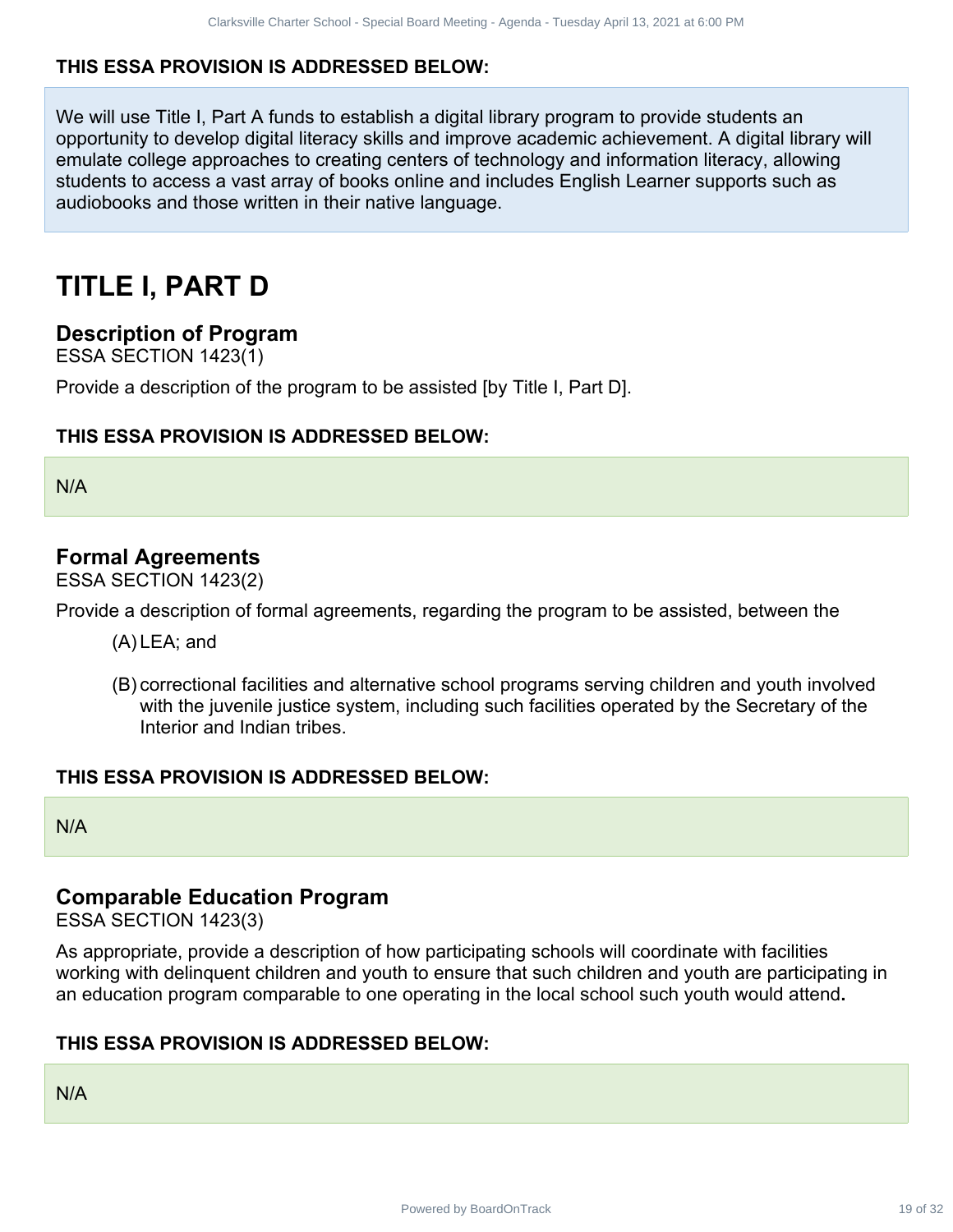## **Successful Transitions**

ESSA SECTION 1423(4)

Provide a description of the program operated by participating schools to facilitate the successful transition of children and youth returning from correctional facilities and, as appropriate, the types of services that such schools will provide such children and youth and other at-risk children and youth.

#### **THIS ESSA PROVISION IS ADDRESSED BELOW:**

N/A

## **Educational Needs**

ESSA SECTION 1423(5)

Provide a description of the characteristics (including learning difficulties, substance abuse problems, and other special needs) of the children and youth who will be returning from correctional facilities and, as appropriate, other at-risk children and youth expected to be served by the program, and a description of how the school will coordinate existing educational programs to meet the unique educational needs of such children and youth.

#### **THIS ESSA PROVISION IS ADDRESSED BELOW:**

N/A

#### **Social, Health, and Other Services**

ESSA SECTION 1423(6)

As appropriate, provide a description of how schools will coordinate with existing social, health, and other services to meet the needs of students returning from correctional facilities, at-risk children or youth, and other participating children or youth, including prenatal health care and nutrition services related to the health of the parent and the child or youth, parenting and child development classes, child care, targeted reentry and outreach programs, referrals to community resources, and scheduling flexibility. Charter States (search Special bust Meeting - Agents - Tuesday and 13, 2021 at 5:00 PM<br>
20 on 4 CHarter School - Special Diversion of 32 Clarks and Charter School - Special Board Articles and a superpensive Board Meeting -

#### **THIS ESSA PROVISION IS ADDRESSED BELOW:**

N/A

#### **Postsecondary and Workforce Partnerships**

ESSA SECTION 1423(7)

As appropriate, provide a description of any partnerships with institutions of higher education or local businesses to facilitate postsecondary and workforce success for children and youth returning from correctional facilities, such as through participation in credit-bearing coursework while in secondary school, enrollment in postsecondary education, participation in career and technical education programming, and mentoring services for participating students.

#### **THIS ESSA PROVISION IS ADDRESSED BELOW:**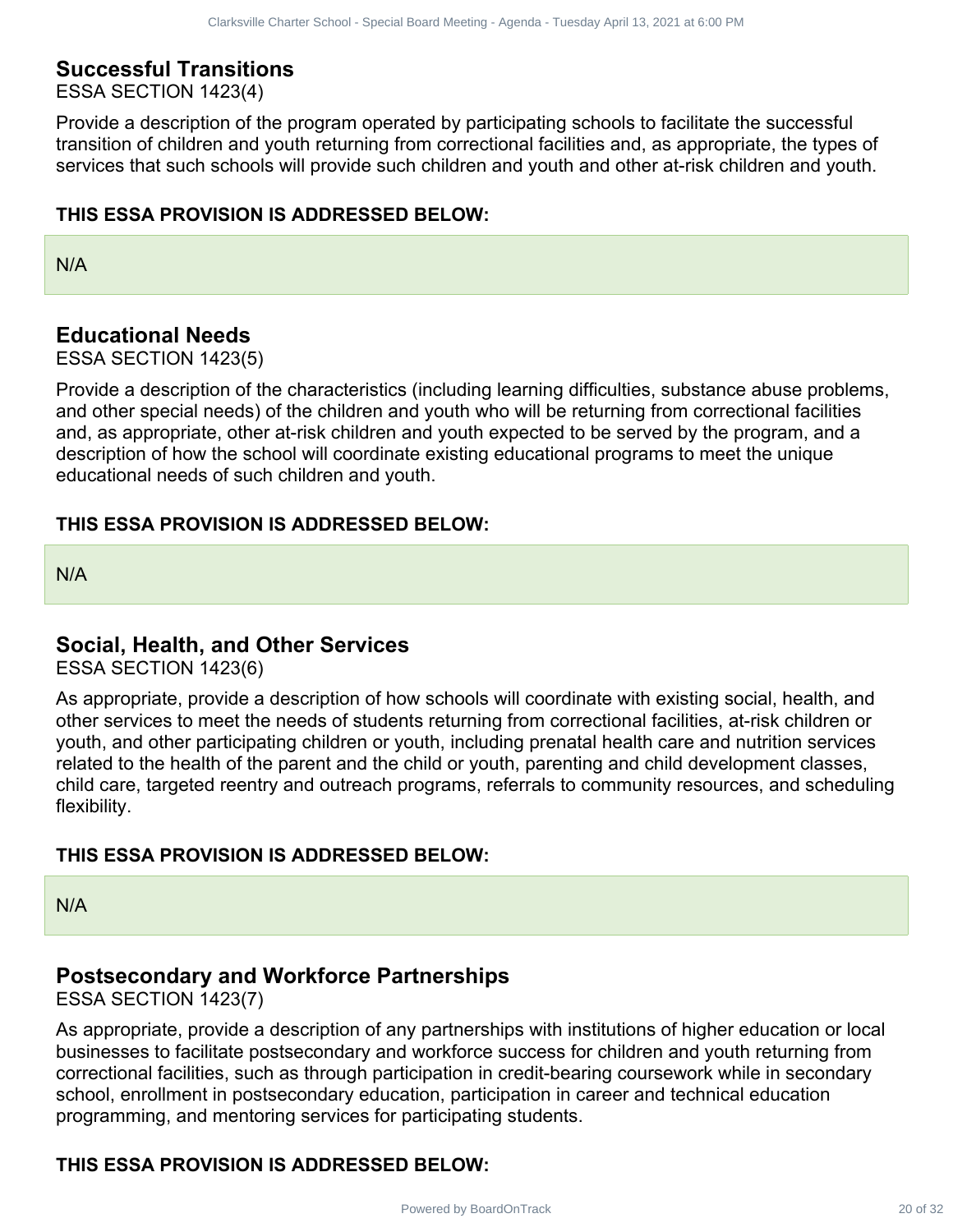N/A

## **Parent and Family Involvement**

ESSA SECTION 1423(8)

As appropriate, provide a description of how the program will involve parents and family members in efforts to improve the educational achievement of their children, assist in dropout prevention activities, and prevent the involvement of their children in delinquent activities. Charlo Charter Special Islamic Charter Special Charter Special Charter School - Special Charter School - Special Board Charter School - Special Charter School - Special Board Meeting - Agenda - Tuesday Apple 21 of 22 Clark

#### **THIS ESSA PROVISION IS ADDRESSED BELOW:**

N/A

#### **Program Coordination**

ESSA SECTION 1423(9–10)

Provide a description of how the program under this subpart will be coordinated with other Federal, State, and local programs, such as programs under title I of the Workforce Innovation and Opportunity Act and career and technical education programs serving at-risk children and youth.

Include how the program will be coordinated with programs operated under the Juvenile Justice and Delinquency Prevention Act of 1974 and other comparable programs, if applicable.

#### **THIS ESSA PROVISION IS ADDRESSED BELOW:**

N/A

## **Probation Officer Coordination**

ESSA SECTION 1423(11)

As appropriate, provide a description of how schools will work with probation officers to assist in meeting the needs of children and youth returning from correctional facilities.

#### **THIS ESSA PROVISION IS ADDRESSED BELOW:**

N/A

#### **Individualized Education Program Awareness**

ESSA SECTION 1423(12)

Provide a description of the efforts participating schools will make to ensure correctional facilities working with children and youth are aware of a child's or youth's existing individualized education program.

#### **THIS ESSA PROVISION IS ADDRESSED BELOW:**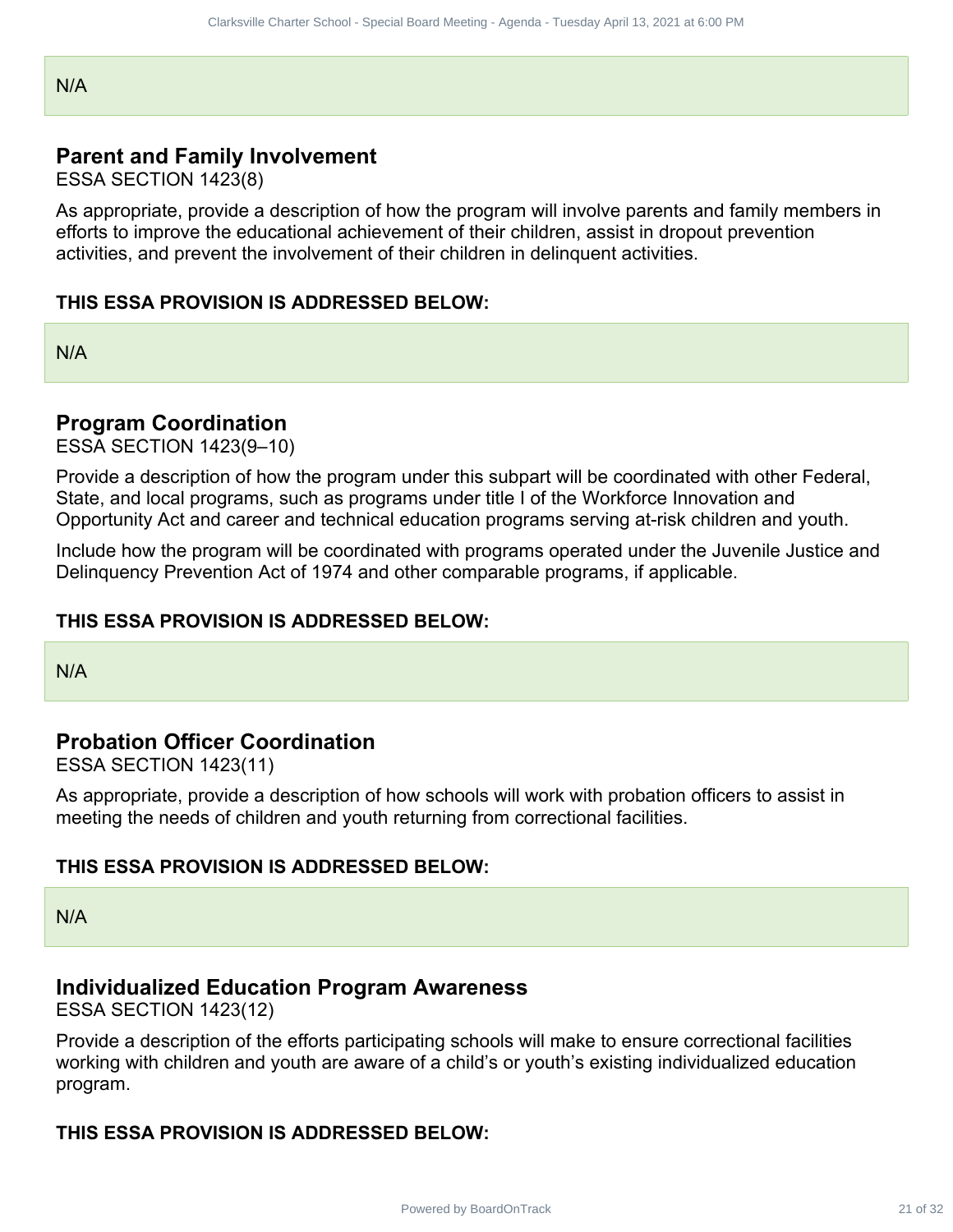N/A

## **Alternative Placements**

ESSA SECTIONS 1423(13)

As appropriate, provide a description of the steps participating schools will take to find alternative placements for children and youth interested in continuing their education but unable to participate in a traditional public school program.

#### **THIS ESSA PROVISION IS ADDRESSED BELOW:**

N/A

# **TITLE II, PART A**

#### **Professional Growth and Improvement**

ESSA SECTION 2102(b)(2)(B)

Provide a description of the LEA's systems of professional growth and improvement, such as induction for teachers, principals, or other school leaders and opportunities for building the capacity of teachers and opportunities to develop meaningful teacher leadership.

#### **THIS ESSA PROVISION IS ADDRESSED BELOW:**

We plan to use Title II, Part A funds to improve our professional growth and improvement systems for teachers and administrators. We will provide staff training related to formative, diagnostic, and interim assessments. To optimize data produced by diagnostic and interim assessments, it is vital that staff fully understand how to interpret results and modify curriculum and instructional appropriately. Charles Charter Special Rose Meeting - Agency - Tuesday and 13, 2021 at 6:00 PM<br>
1423(13)<br>
1423(13)<br>
1423(13)<br>
1423(13)<br>
By ON IS ADDRESSED BELOW:<br>
RON IS ADDRESSED BELOW:<br>
RON IS ADDRESSED BELOW:<br>
RON IS ADDRESSED BELOW:<br>

## **Prioritizing Funding**

ESSA SECTION 2102(b)(2)(C)

Provide a description of how the LEA will prioritize funds to schools served by the agency that are implementing comprehensive support and improvement activities and targeted support and improvement activities under Section 1111(d) and have the highest percentage of children counted under Section 1124(c).

#### **THIS ESSA PROVISION IS ADDRESSED BELOW:**

We are a single-school charter.

## **Data and Ongoing Consultation to Support Continuous Improvement**

ESSA SECTION 2102(b)(2)(D)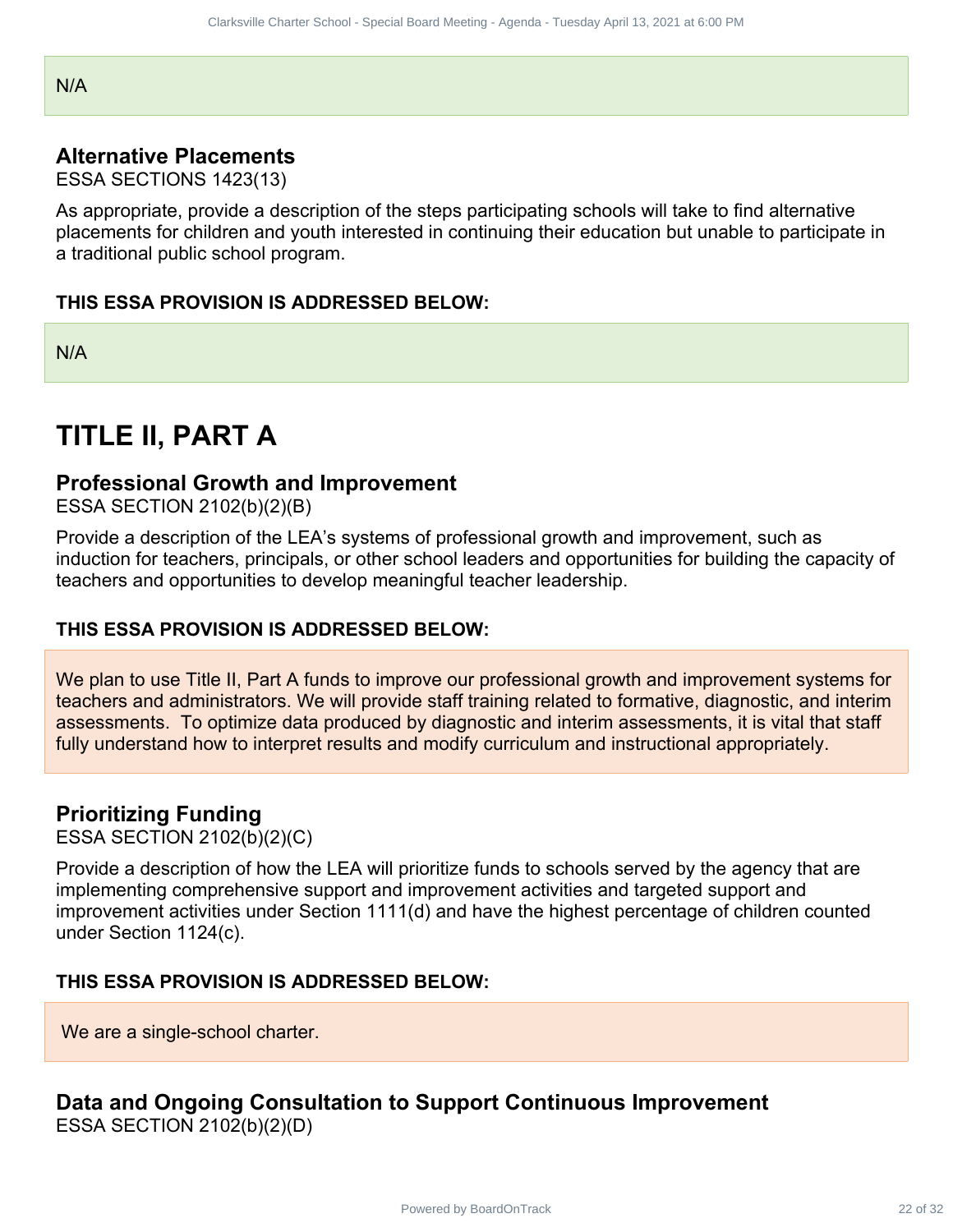Provide a description of how the LEA will use data and ongoing consultation described in Section 2102(b)(3) to continually update and improve activities supported under this part.

#### **THIS ESSA PROVISION IS ADDRESSED BELOW:**

We plan to use Title II, Part A funds to purchase education software (and related training) to produce class-level, teacher-level, and school-level reports that provide individualized data to inform support for student academic, social, and emotional support. This type of software also allows us to disaggregate results by student characteristics, including gender, race and ethnicity, income status. Most importantly, this software and training will allow us to integrate supports with our MTSS, allowing teachers, administrators, and coordinators to assign and manage evidence-based interventions across multiple tiers of support, facilitating collaboration among staff, including specialists. Claritatic formula that the characteristics and ongoing consultation of section on only by Board Board of School<br>Track United School - Specifical Board Charter School - Specifical Board Meeting - Agenda - Specifical Board

# **TITLE III, PART A**

## **Title III Professional Development**

ESSA SECTION 3115(c)(2)

Describe how the eligible entity will provide effective professional development to classroom teachers, principals and other school leaders, administrators, and other school or community-based organizational personnel.

#### **THIS ESSA PROVISION IS ADDRESSED BELOW:**

We plan to use Title III, Part A funds to supplement professional development related to English Learner needs. The leadership team, including administrators, will engage in monthly professional learning focused on best practices that are successful with English Learners, such as effective instructional methods and strategies. Best practices are based on evidence-based successful approaches.

Teachers also engage in monthly professional development focused on analyzing data from formative and interim supports and academic support reflection. We take a Professional Learning Community (PLC) approach wherein all teachers are welcome to participate and contribute to professional learning. Teachers are empowered to provide feedback to their colleagues in supporting English Learner success. Our PLC approach facilitates the identification of instructional successes and needs and thus the adjustment of professional development.

## **Enhanced Instructional Opportunities**

ESSA SECTIONS 3115(e)(1) and 3116

Describe how the eligible entity will provide enhanced instructional opportunities for immigrant children and youth.

#### **THIS ESSA PROVISION IS ADDRESSED BELOW:**

We do not receive Title III, Immigrant funding.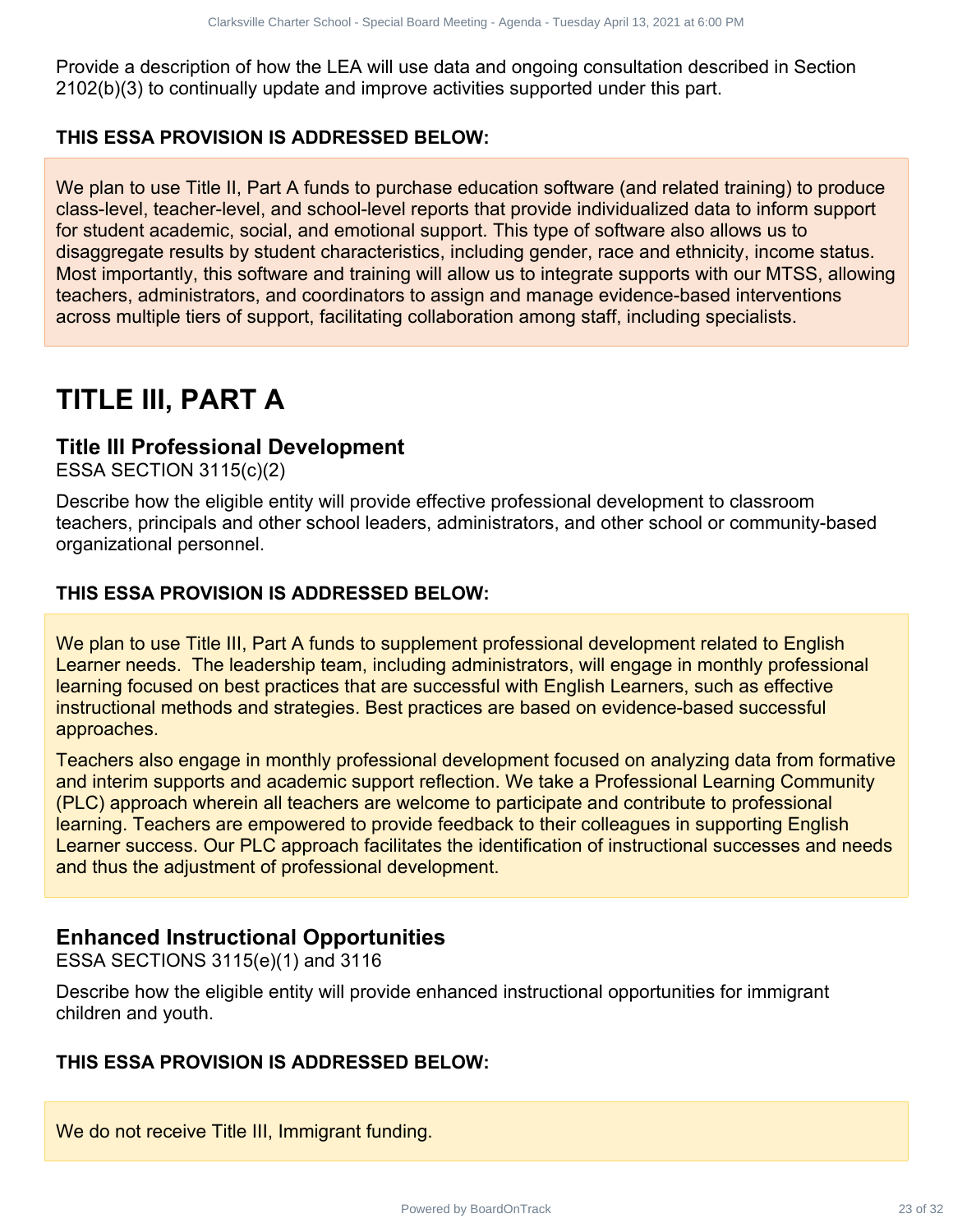# **Title III Programs and Activities**

ESSA SECTION 3116(b)(1)

Describe the effective programs and activities, including language instruction educational programs, proposed to be developed, implemented, and administered under the subgrant that will help English learners increase their English language proficiency and meet the challenging State academic standards.

#### **THIS ESSA PROVISION IS ADDRESSED BELOW:**

Our Tier 1 English Language Development (ELD) curriculum (integrated and dedicated) includes a range of information systems (e.g., graphic organizers, diagrams, videos, or other media) and improved language models (e.g., sentence frames and stems) to provide comprehensible input and structure. These instructional supports are aligned with our core instructional approach, emphasizing multiple means of engagement, representation, and expression. We use Title III, Part A funds to supplement our Tier 1 ELD curriculum, including synchronous online leveled designated ELD classes composed of approximately 20 students, additional dedicated ELD, twice a week in 45-minute synchronous sessions, and access to online programs such as BrainPop, MobyMax, and Babble. Clearate district Special bust Memory Agents - Tuesday and Data Memory April 2022 of 32 Clarks ville (19) Clarks in a distributed by approach and activities, including language instruction educational programs, we subgrant

## **English Proficiency and Academic Achievement**

ESSA SECTION 3116(b)(2)(A-B)

Describe how the eligible entity will ensure that elementary schools and secondary schools receiving funds under Subpart 1 assist English learners in:

- (A) achieving English proficiency based on the State's English language proficiency assessment under Section 1111(b)(2)(G), consistent with the State's long-term goals, as described in Section 1111(c)(4)(A)(ii); and
- (B) meeting the challenging State academic standards.

#### **THIS ESSA PROVISION IS ADDRESSED BELOW:**

To ensure our ELD curriculum and instruction is consistent with the state's long-term goals and academic standards, we will align our professional learning with:

- 1) The California CCSS for English Language Arts and Literacy,
- 2) The California ELD/ELA Framework,
- 3) The California English Learner Roadmap, and
- 4) The California Literacy Plan.

The CCSS for English Language Arts and Literacy are divided into strands: Reading, Writing, Speaking and Listening, and Language. The CCSS literacy standards set an interdisciplinary expectation that the development of each student's literacy skills is a shared responsibility with teachers across the content areas, each supporting disciplinary literacy in their subject. We are aware that the California English Language Development Standards (CA ELD Standards) are used in tandem with the ELA standards to teach literacy to English learners (ELs). The ELA/ELD Framework combines ELA and ELD and incorporates evidence-based guidance on curriculum, instructional, assessment, content and pedagogy, access and equity, professional learning, and systems support.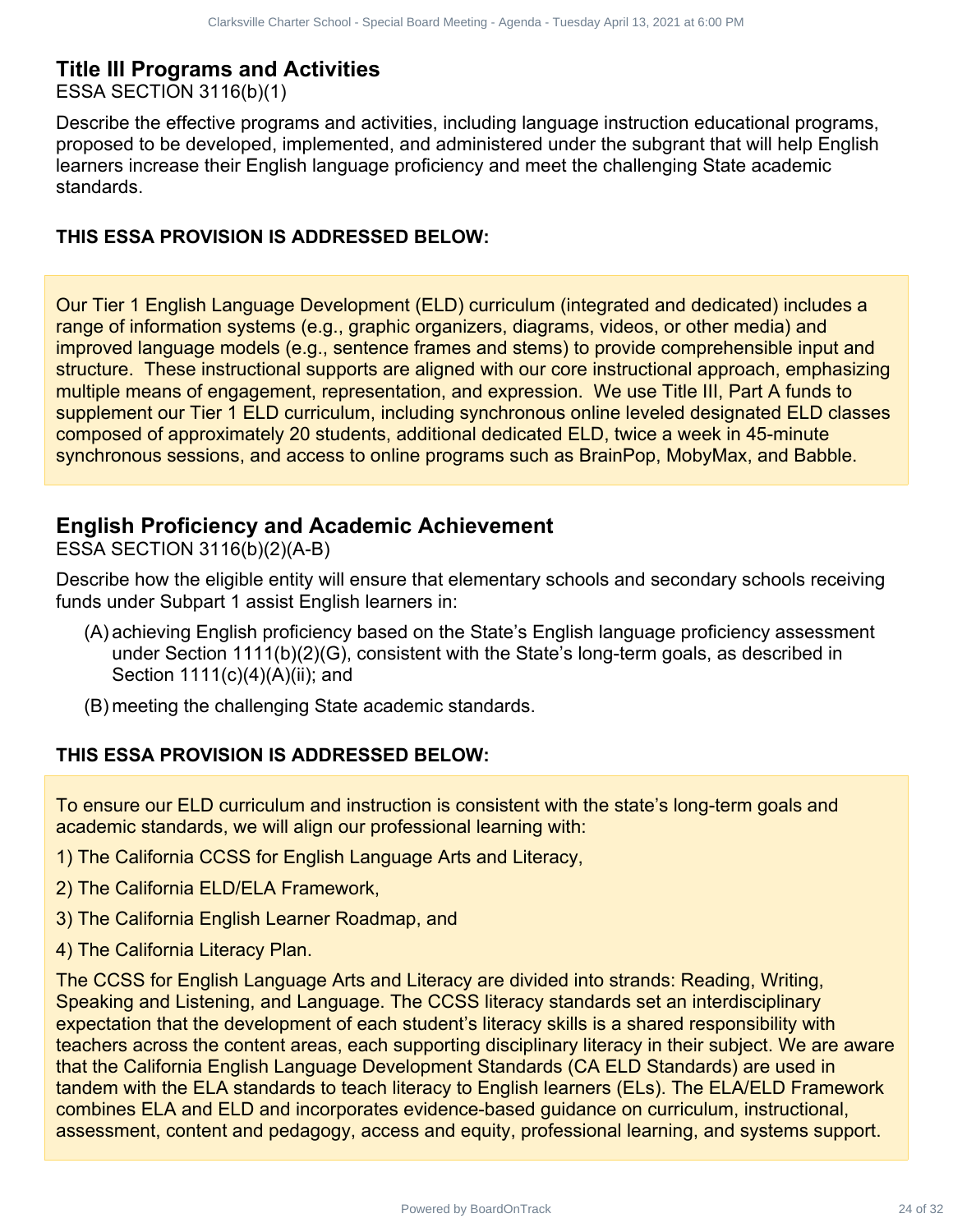# **TITLE IV, PART A**

## **Title IV, Part A Activities and Programs**

ESSA SECTION 4106(e)(1)

Describe the activities and programming that the LEA, or consortium of such agencies, will carry out under Subpart 1, including a description of:

- (A) any partnership with an institution of higher education, business, nonprofit organization, community-based organization, or other public or private entity with a demonstrated record of success in implementing activities under this subpart; Charter States (seed) Special Board Meeting - Agence Toedoy april 13, 2021 at 5:00 PM<br>**Activities and Programs**<br>**Districtions**<br>
Districtions and programming that the UEA, or consortium of such agencies, will carry out<br>to s
- (B) if applicable, how funds will be used for activities related to supporting well-rounded education under Section 4107;
- (C)if applicable, how funds will be used for activities related to supporting safe and healthy students under Section 4108;
- (D)if applicable, how funds will be used for activities related to supporting the effective use of technology in schools under Section 4109; and
- (E) the program objectives and intended outcomes for activities under Subpart 1, and how the LEA, or consortium of such agencies, will periodically evaluate the effectiveness of the activities carried out under this section based on such objectives and outcomes.

#### **THIS ESSA PROVISION IS ADDRESSED BELOW:**

[Address the provision here]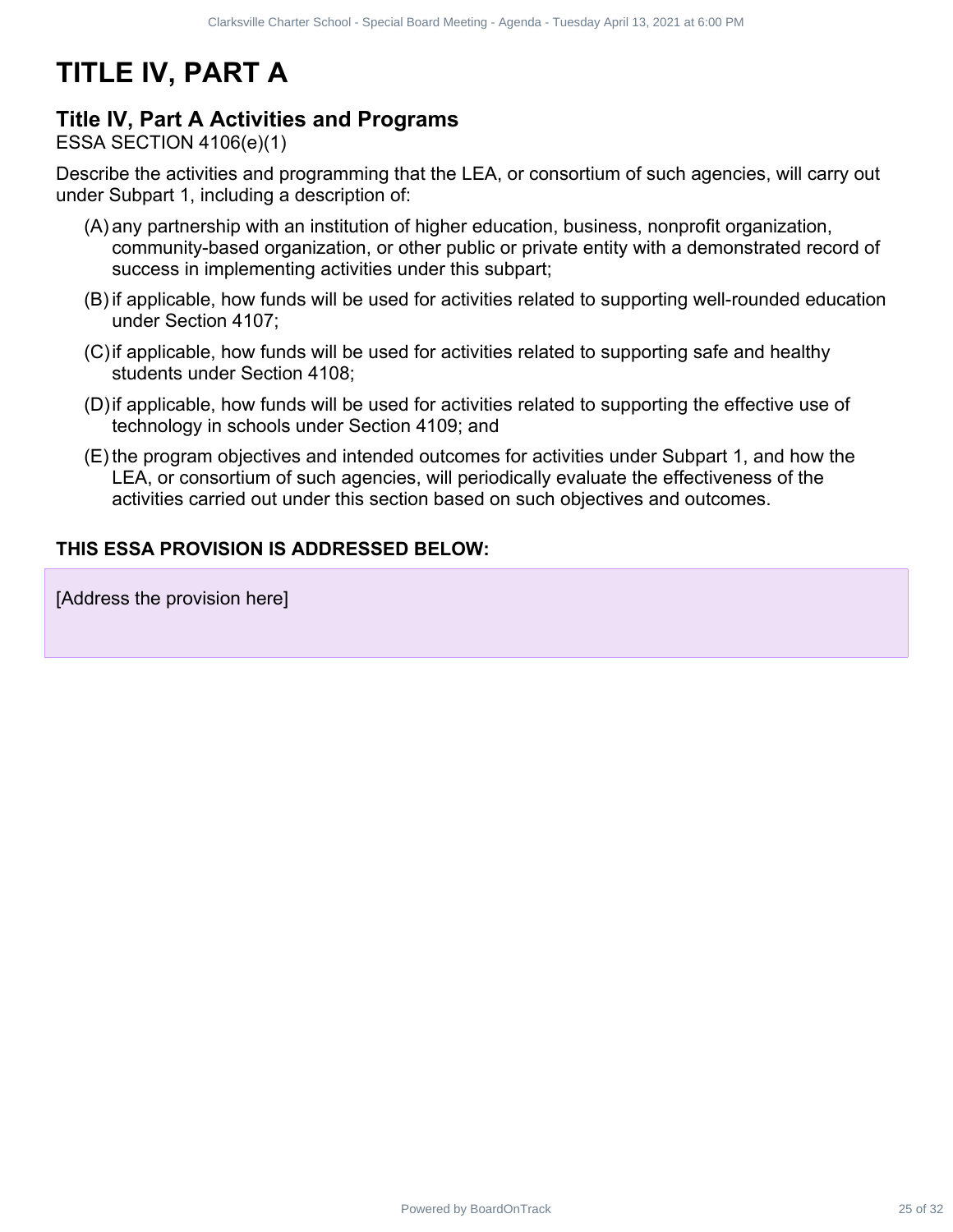# Cover Sheet

# Discussion and Potential Action on the ESSER II Assurances

Section: **II. Finance Item:** D. Discussion and Potential Action on the ESSER II Assurances **Purpose: Submitted by: Related Material:** Clarksville Confirmation - ESSER II Assurances (CA Dept of Education).pdf Powered by BoardOnTrack 26 of 32 1 1 Clarksville Charter School - Special Board Meeting - Agenda - Tuesday April 13, 2021 at 6:00 PM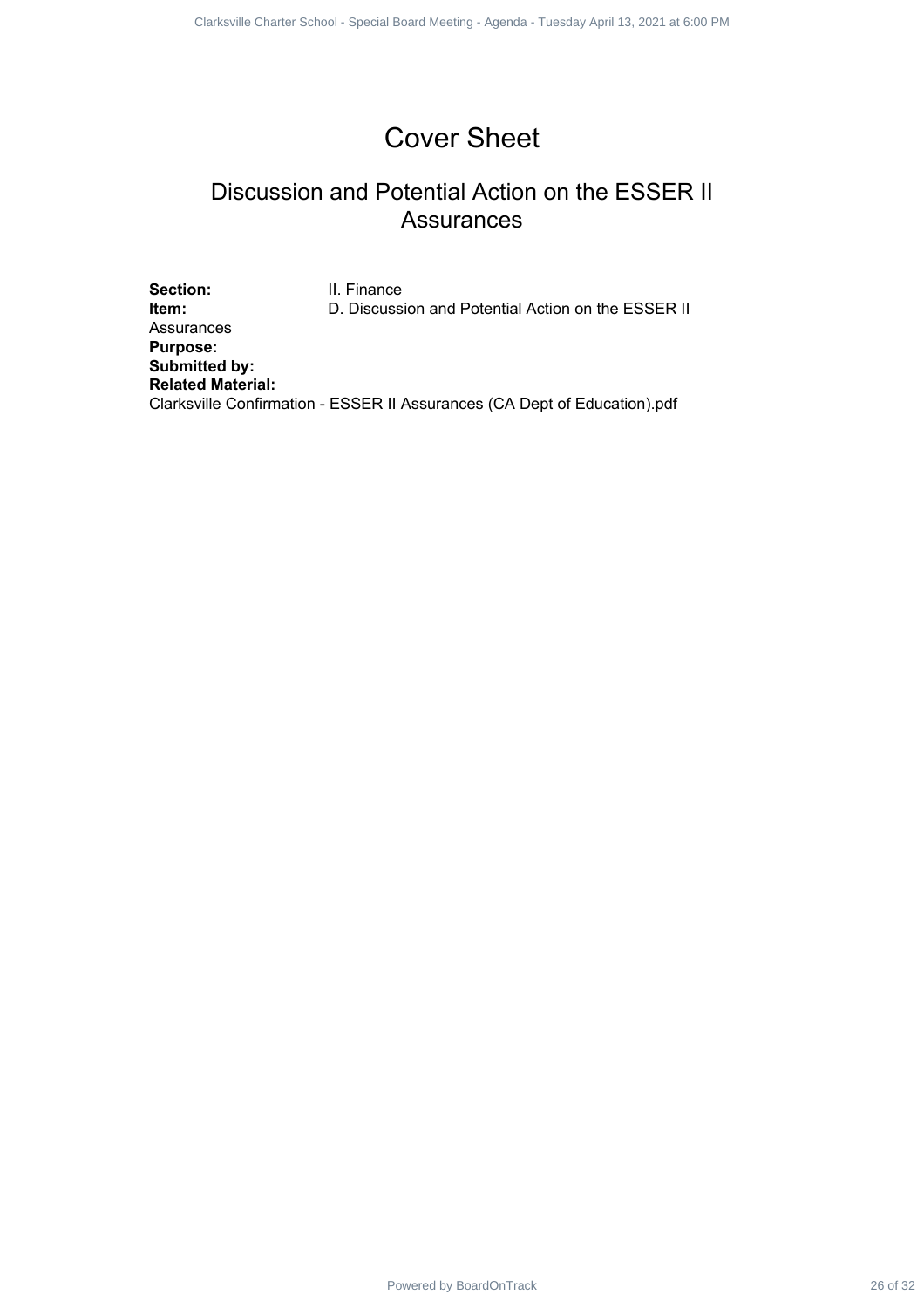## **ESSER II Assurances**



ESSER II was allocated through the Coronavirus Response and Relief Supplemental Appropriations Act, 2021 to assist local educational agencies respond to the 2019 Novel Coronavirus.

# **Submission Confirmation**

Clarksville Charter (CDS Code 09618380136200) successfully completed submission for ESSER II funds on 4/5/2021 8:56:12 PM.

You may print a copy of this confirmation for your records.

**ESSER II Home** 

**ESSER II search** 

# **Clarksville Charter**

## **Contact Information**

- If your DUNS number is blank or incorrect, then
	- ⊕ please work with your CDS coordinator to update or revise your information. Your CDS coordinator can be found on your LEA's profile on the California School Directory at https://www.cde.ca.gov/schooldirectory.
	- ⊕ please contact the Charter Schools Division at charters@cde.ca.gov.

## LEA: **Clarksville Charter DUNS Number:** 081128017 **First Name:** Jenell **Last Name:** Sherman **Job Title: Executive Director** E-mail: jenell.sherman@clarksvillecharter.org Telephone: (916) 532-5932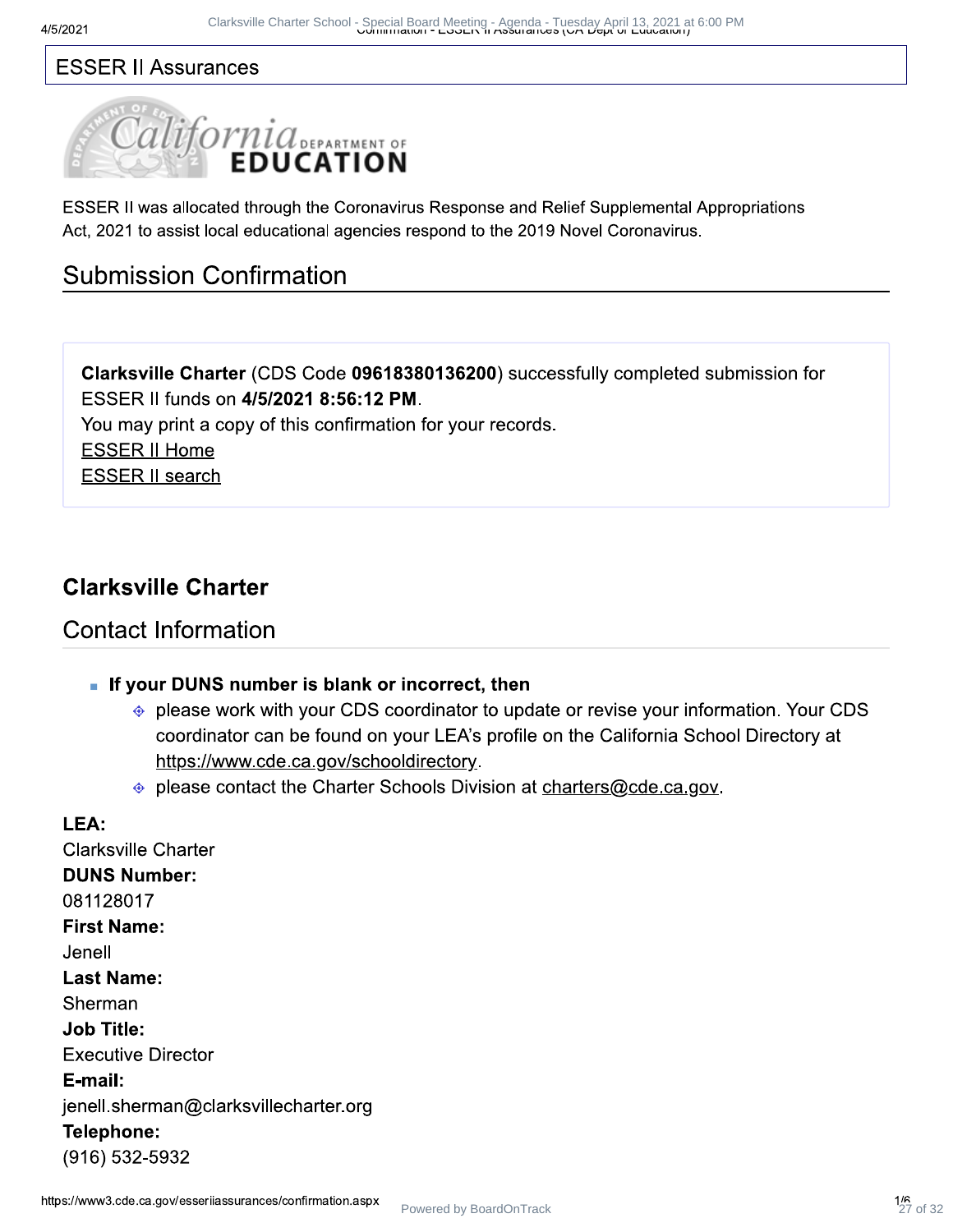## **Question:** What is your favorite sport? Answer: track

# Certification

The checkbox was selected, certifying that I have read the applicable certifications, assurances, terms, and conditions identified on this grant application and I agree to comply with all requirements as a condition of funding.

On behalf of Clarksville Charter, I hereby apply to the California Department of Education for ESSER II funds and agree to all of the following assurances:

## **PART I: General Assurances for Local Educational Agencies (LEAs)**

Clarksville Charter will comply with the requirements in Section 442 of the General Education Provisions Act (GEPA) (20 U.S.C. 1232e):

- (1) The LEA will administer each program covered by the application in accordance with all applicable statutes, regulations, program plans, and applications;
- (2) The control of funds provided to the local educational agency under each program, and title to property acquired with those funds, will be in a public agency and that a public agency will administer those funds and property;
- (3) The LEA will use fiscal control and fund accounting procedures that will ensure proper disbursement of, and accounting for, federal funds paid to that agency under each program;
- (4) The LEA will make reports to the State agency or board and to the U.S. Secretary of Education, as requested, as may reasonably be necessary to enable the State agency or board and the Secretary to perform their duties and that the local educational agency will maintain such records, including the records required under Section 1232f of this title, and provide access to those records, as the State agency or board or the Secretary deem necessary to perform their duties:
- (5) The LEA will provide reasonable opportunities for the participation by teachers, parents, and other interested agencies, organizations, and individuals in the planning for and operation of each program;
- (6) Any application, evaluation, periodic program plan or report relating to each program will be made readily available to parents and other members of the general public;
- (7) In the case of any project involving construction, the LEA will provide reasonable assurances that-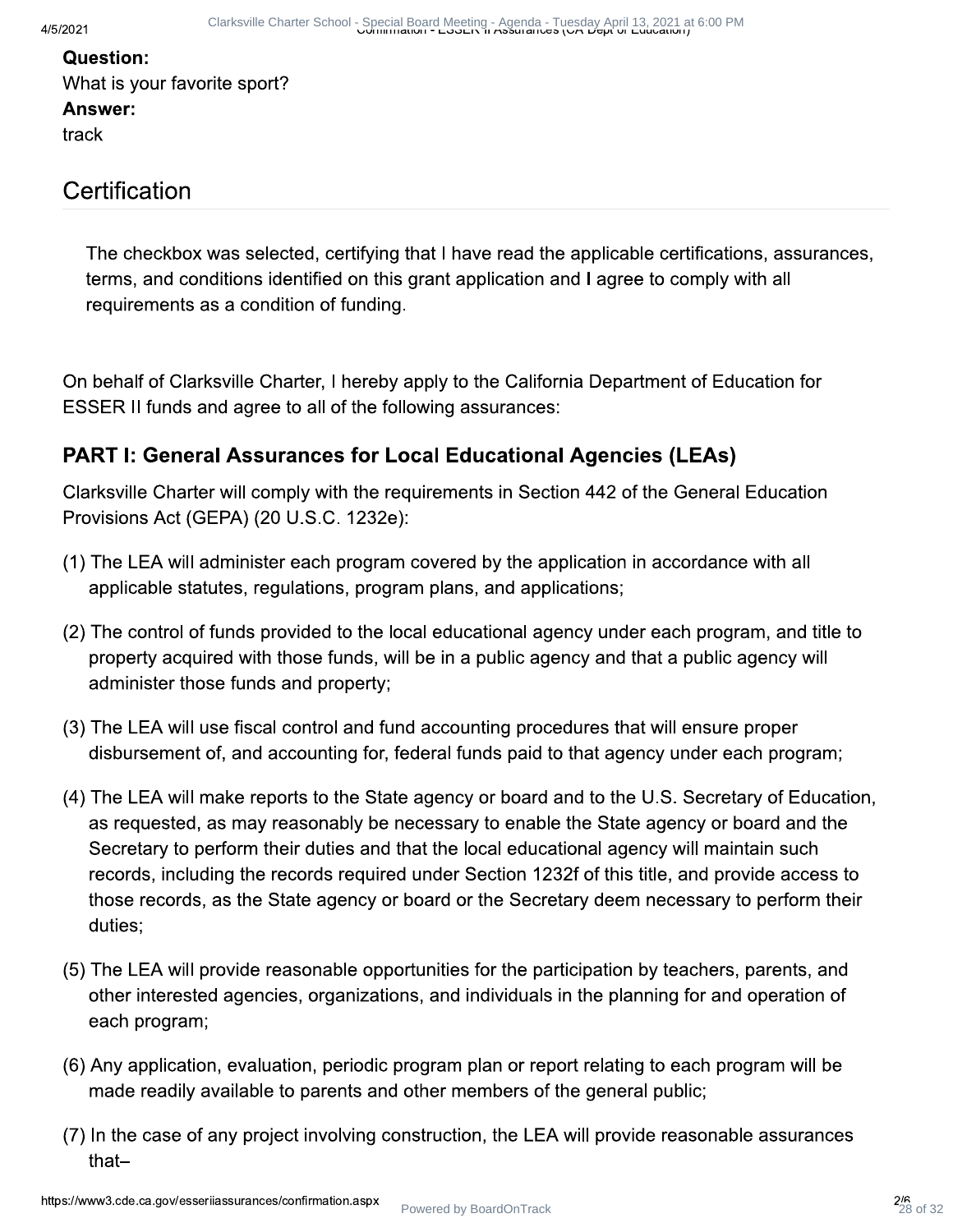Clarksville Charter School - Special Board Meeting - Agenda - Tuesday April 13, 2021 a<br>Comminiquori - ESSER 11 ASSurances (UA Dept or Education) 2021 at 6:00 PM

- (a) the project is not inconsistent with overall State plans for the construction of school facilities, and
- (b) in developing plans for construction, due consideration will be given to excellence of architecture and design and to compliance with standards prescribed by the Secretary under Section 794 of title 29 in order to ensure that facilities constructed with the use of Federal funds are accessible to and usable by individuals with disabilities;
- (8) The LEA has adopted effective procedures for acquiring and disseminating to teachers and administrators participating in each program significant information from educational research, demonstrations, and similar projects, and for adopting, where appropriate, promising educational practices developed through such projects;
- (9) None of the funds expended under any applicable program will be used to acquire equipment (including computer software) in any instance in which such acquisition results in a direct financial benefit to any organization representing the interests of the purchasing entity or its employees or any affiliate of such an organization. (20 U.S.C. 1232e)

# **PART II: ESSER II Usage of Funds Assurances**

Clarksville Charter assures that funds will be used in accordance with section 313(d) of the Coronavirus Response and Relief Supplemental Appropriations Act, 2021 (CRRSA Act). Under that Act, LEAs receiving ESSER II funds under this title may use the funds for any of the following:

- (1) Any activity authorized by the ESEA of 1965, including the Native Hawaiian Education Act and the Alaska Native Educational Equity, Support, and Assistance Act (20 U.S.C. 6301 et seg.), the Individuals with Disabilities Education Act (20 U.S.C. 1400 et seq.) ("IDEA"), the Adult Education and Family Literacy Act (20 U.S.C. 1400 et seq.), the Carl D. Perkins Career and Technical Education Act of 2006 (20 U.S.C. 2301 et seg.) ("the Perkins Act"), or subtitle B of title VII of the McKinney-Vento Homeless Assistance Act (42 U.S.C. 11431 et seq.).
- (2) Coordination of preparedness and response efforts of local educational agencies with State. local, Tribal, and territorial public health departments, and other relevant agencies, to improve coordinated responses among such entities to prevent, prepare for, and respond to coronavirus.
- (3) Providing principals and others school leaders with the resources necessary to address the needs of their individual schools.
- (4) Activities to address the unique needs of low-income children or students, children with disabilities, English learners, racial and ethnic minorities, students experiencing homelessness, and foster care youth, including how outreach and service delivery will meet the needs of each population.
- (5) Developing and implementing procedures and systems to improve the preparedness and response efforts of local educational agencies.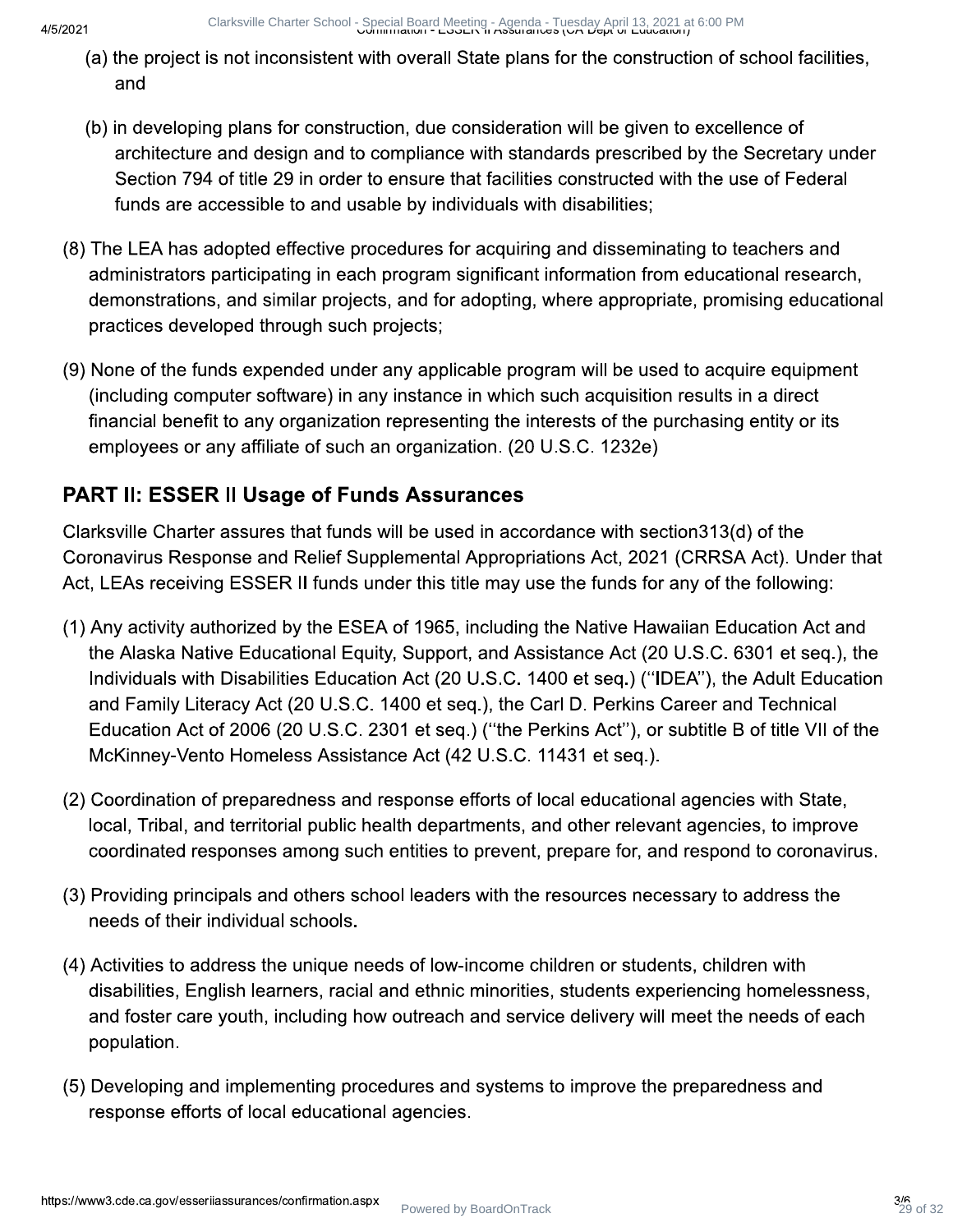- (6) Training and professional development for staff of the local educational agency on sanitation and minimizing the spread of infectious diseases.
- (7) Purchasing supplies to sanitize and clean the facilities of a local educational agency, including buildings operated by such agency.
- (8) Planning for, coordinating, and implementing activities during long-term closures, including providing meals to eligible students, providing technology for online learning to all students, providing guidance for carrying out requirements under the IDEA and ensuring other educational services can continue to be provided consistent with all Federal, State, and local requirements.
- (9) Purchasing educational technology (including hardware, software, and connectivity) for students who are served by the local educational agency that aids in regular and substantive educational interaction between students and their classroom instructors, including low-income students and children with disabilities, which may include assistive technology or adaptive equipment.
- (10) Providing mental health services and supports.
- (11) Planning and implementing activities related to summer learning and supplemental afterschool programs, including providing classroom instruction or online learning during the summer months and addressing the needs of low-income students, children with disabilities, English learners, migrant students, students experiencing homelessness, and children in foster care.
- (12) Addressing learning loss among students, including low-income students, children with disabilities, English learners, racial and ethnic minorities, students experiencing homelessness, and children and youth in foster care, of the local educational agency, including by-
	- (a) Administering and using high-quality assessments that are valid and reliable, to accurately assess students' academic progress and assist educators in meeting students' academic needs, including through differentiating instruction.
	- (b) Implementing evidence-based activities to meet the comprehensive needs of students.
	- (c) Providing information and assistance to parents and families on how they can effectively support students, including in a distance learning environment.
	- (d) Tracking student attendance and improving student engagement in distance education.
- (13) School facility repairs and improvements to enable operation of schools to reduce risk of virus transmission and exposure to environmental health hazards, and to support student health needs.
- (14) Inspection, testing, maintenance, repair, replacement, and upgrade projects to improve the indoor air quality in school facilities, including mechanical and non-mechanical heating, ventilation, and air conditioning systems, filtering, purification and other air cleaning, fans, control systems, and window and door repair and replacement.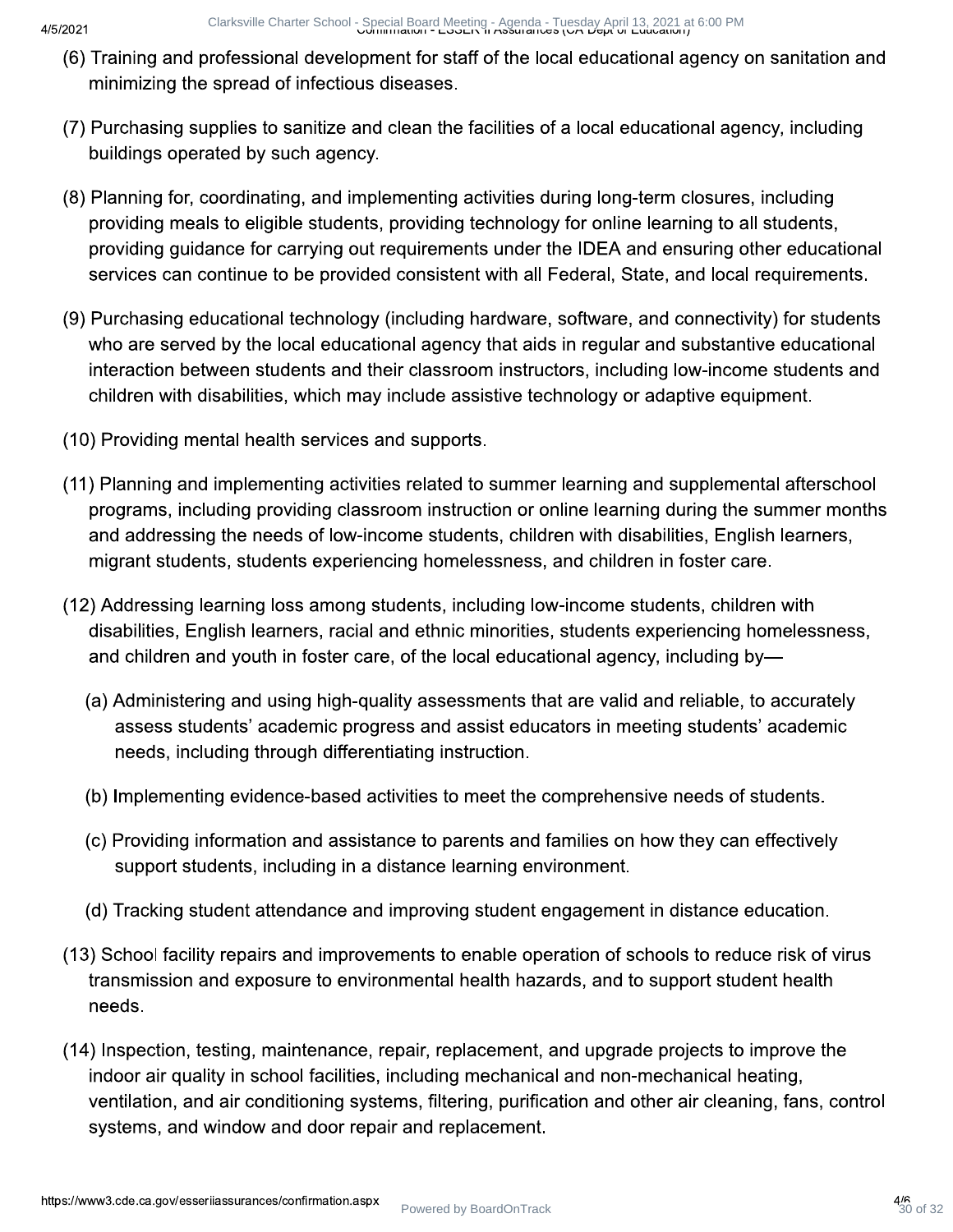(15) Other activities that are necessary to maintain the operation of and continuity of services in local educational agencies and continuing to employ existing staff of the local educational agency.

The U.S. Department of Education generally does not consider the following to be an allowable use of ESSER II funds, under any part of 313: 1) subsidizing or offsetting executive salaries and benefits of individuals who are not employees of the state educational agency (SEA) or LEAs or 2) expenditures related to state or local teacher or faculty unions or associations.

## **PART III: Programmatic, Fiscal, and Reporting Assurances**

Clarksville Charter will comply with all of the accountability, transparency, and reporting requirements that apply to the program, which the Governor has already assured.

- (1) The LEA and any other entity that receives ESSER II funds will, to the greatest extent practicable, continue to compensate its employees and contractors during the period of any disruptions or closures related to COVID-19 in compliance with Section 315 of the CRRSA Act. In addition, each entity that accepts funds will continue to pay employees and contractors to the greatest extent practicable based on the unique financial circumstances of the entity. CRRSA Act funds generally will not be used for bonuses, merit pay, or similar expenditures, unless related to disruptions or closures resulting from COVID-19.
- (2) The LEA receiving ESSER II funds will comply with all reporting requirements, including those under Section 313(f) of the CRRSA Act. The SEA may require additional reporting in the future, which may include: the uses of funds by the LEAs or other entities and demonstration of their compliance with Section 313(d), such as any use of funds to measure and address learning loss among students disproportionately affected by coronavirus and school closures, including lowincome students, children with disabilities, English learners, racial and ethnic minorities, students experiencing homelessness, and children and youth in foster care.
- (3) The LEA receiving ESSER II funds will comply with Title 2, Code of Federal Regulations, Section 200.305 that requires sub-grantees to remit interest earned on advances to the federal agency.
- (4) The LEA receiving ESSER II funds will comply with the Federal Funding Accountability and Transparency Act, as defined in 2 CFR Part 25 (PL 109-282; PL 110-252) regarding the establishment of a Data Universal Numbering System (DUNS) number and maintaining a current/active registration in the System for Award Management.

## **PART IV: Other Assurances**

Clarksville Charter assures that:

(1) The LEA or public IHE will comply with all applicable assurances in OMB Standard Forms 424B and D (Assurances for Non-Construction and Construction Programs), including the assurances relating to the legal authority to apply for assistance; access to records; conflict of interest; merit systems; nondiscrimination; Hatch Act provisions; labor standards; flood hazards; historic preservation; protection of human subjects; animal welfare; lead-based paint; Single Audit Act;